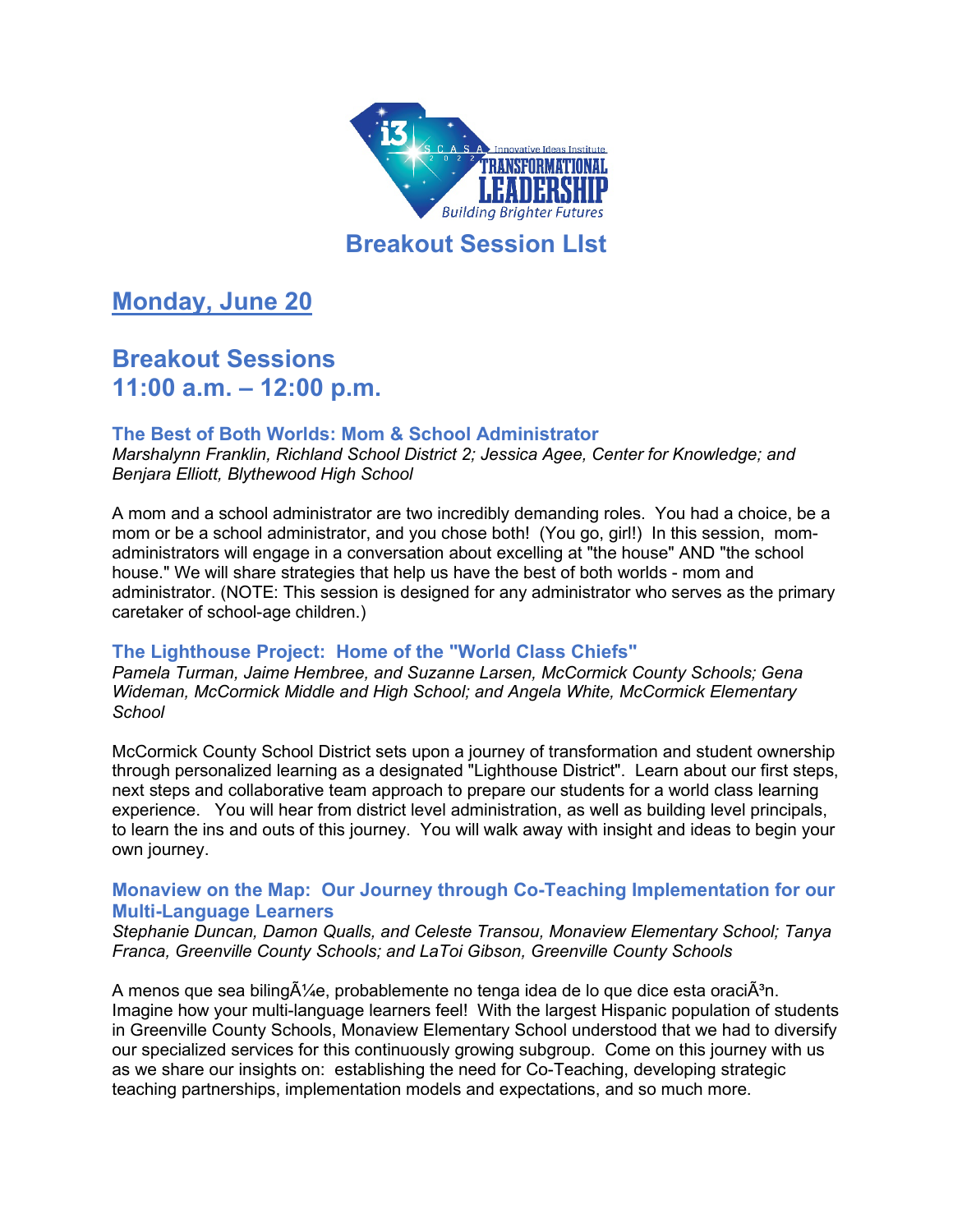### **District Level Special Education Compliance Monitoring with Targeted Support** *Sara-Frances Lail and Muri Howle, Laurens School District 55*

Compliance with Federal, State, and District regulations and procedures is essential to programs and services for students with disabilities and is a multifaceted task that often poses challenges for district and building leaders to monitor. Dr. Howle and Dr. Lail developed a framework for monitoring compliance with IDEA regulations and district level procedures that provide targeted and ongoing support to Team Leads and Related Service Providers. This framework received positive reviews from SCDE OSES team members following their most recent monitoring for IDEA Part B. The monitoring procedures encompass the criterion from the state compliance checklist for annual and initial IEP meetings/procedures, progress reports, timelines, and district level procedures for meetings and required paperwork. The presentation will also demonstrate how service providers receive support based on the  $\hat{a} \in \hat{a} \in \mathbb{R}$  they are placed in using individual compliance scores created via the monitoring checklists. Feedback is shared with building administrators at specific criterion points. Monitoring checklists are completed for each Team Lead at minimum 1 time per school year and up to 4 times if at the highest tier of support. Future implementation plans will also be described. We look forward to sharing this information with you!

## **Accelerating the Learning and Success of Underserved Populations: Birth through Grade 12**

*Craig Witherspoon, Richland District One*

Raising expectations is the stated goal of many school districts. But what does that look like in action? During this session, you will learn how Richland County School District One is taking strategic actions to accelerate the learning and success of all students while keeping a watchful eye on those from underserved populations, in particular. Implementing a birth to 4 early childhood program to ensure more students enter kindergarten ready to learn; establishing a successful Young Einstein Summer Program to support the identification of more young students of color qualifying for the gifted and talented education program, as well as an Einstein 2.0 Program for upper level students; and expanding opportunities for students to earn more credits than ever before in courses for advanced college placement (and, no, we're not talking only about AP and IB programs) are only a few of the strategic actions being taken...and they are working!

## **Crisis Management Leadership**

*Katrina Riley, Allendale County Schools*

Is the crisis over? School and District leaders are responding to extreme challenges at a higher rate than ever before. Learn how to undo the impact that crisis has had on staffing, teaching, learning, personal development, and more. Identify common mistakes that leaders make while leading in times of crisis and learn how to galvanize your teams to be effective leaders in challenging situations. This session will cover effective strategies for communication, problemsolving, analysis, and action.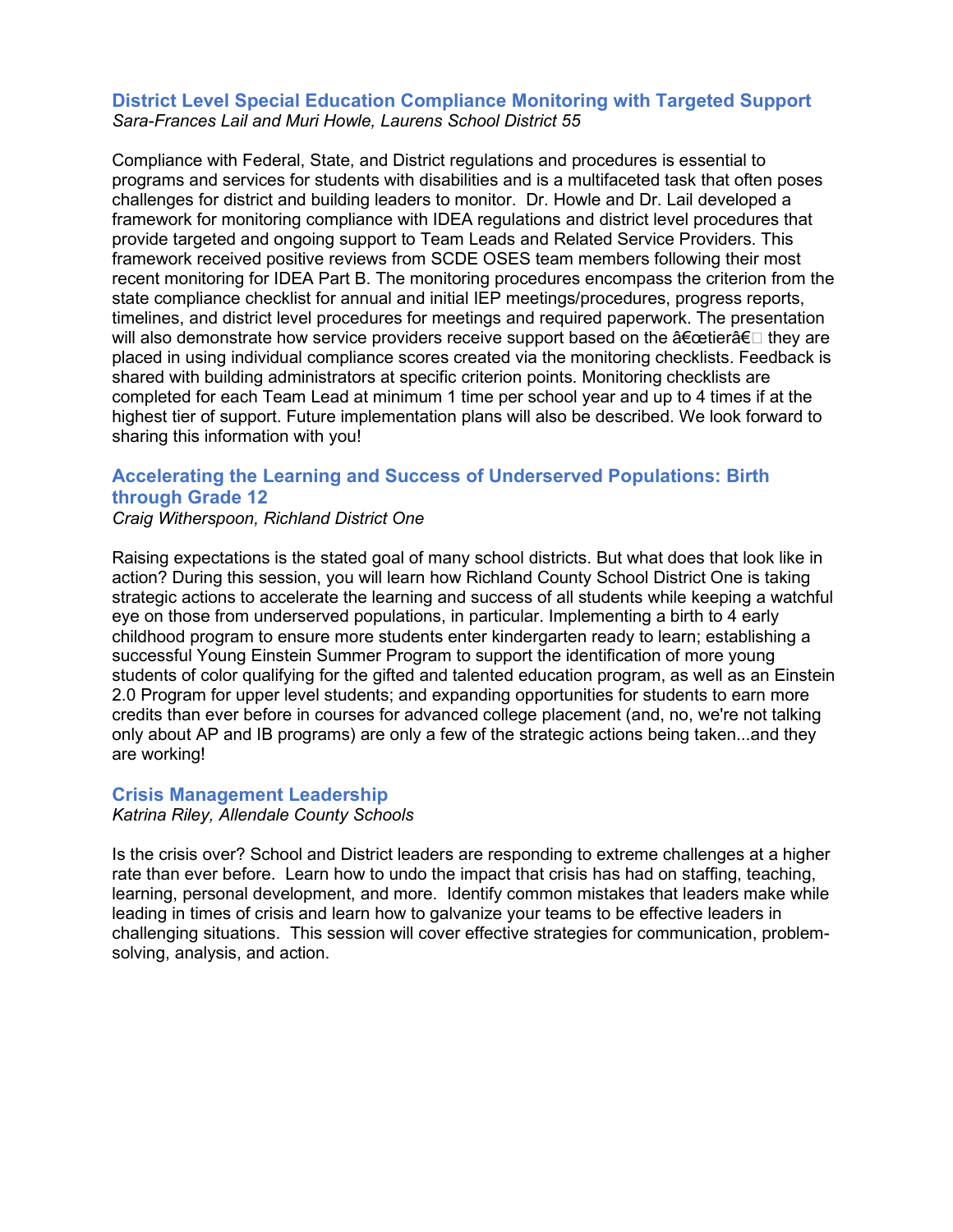## **From Poverty to Promise: How Dual Enrollment and Work Based Learning Prepare Students for the Future Now**

*Era Roberts and Sonya Bryant, Batesburg Leesville High School*

How can a rural school with approximately 65% of its student living in poverty have more college course enrollments in one year than the total number of students in the school? How can students not looking to attend college be gainfully employed in a career path before graduation? How do you manage all of this within traditional high school structures and a rural setting? If you are looking to impact the cycle of poverty for your community, the time is now and the place is with you. Students at Batesburg-Leesville High School authentically learn the demands of college and career with the helpful and supportive oversight of our work-based learning and dual enrollment programs. These programs are not new ideas in education, but their robust success and implementation are a key to transforming the futures of your highest need students. Join us as we share our journey and current practices used to achieve a college and career readiness score higher than the state average, and more importantly, students' ownership of success and their futures.

## **Renewed, Refreshed, and Refined School Renewal Plan**

*Tiffany Hall, Leavelle McCampbell Middle School*

Learn how Leavelle McCampbell Middle School streamlined all processes in the school under a School Renewal Plan (SRP) with action teams to lessen the chaos in a time of the unknown. Go through the process our school did to identify all initiatives within the school serving the School Renewal Plan. Then discover how ALL teachers collectively used academic, cultural, and leadership data to determine the school's Wildly Important Goals (WIGs) along with our problem of practice as a SCDE Collective Leadership School ultimately improving student outcomes. Determine how you can use all of this information with your school to identify your school's problem of practice.

## **Accreditation: Moving Beyond Accountability to Continuous Improvement** *Annette Melton, Cognia and Carol Miner, Richland School District One*

Learn about the new Cognia standards and resources available to help your teams successfully align improvement initiatives and planning with preparation for the Accreditation Engagement Review. Updates to the standards are reviewed, along with a brief overview of the Accreditation Engagement Review phases. Today, accreditation is used at all levels of education and recognized for its ability to drive improved learner performance and continuous improvement in education effectively.

## **The Naked Truth- Unraveling Issues of Injustice and Inequities** *AJ Jones, Beaufort-Jasper ACE*

As racial and equality issues continue to generate buzz in society, the issues naturally permeate into the schoolhouse. Many staff members and administrators are not equipped to lead these conversations. This session will provide strategies to promote meaningful dialog among school stakeholders in relation to equity and awareness.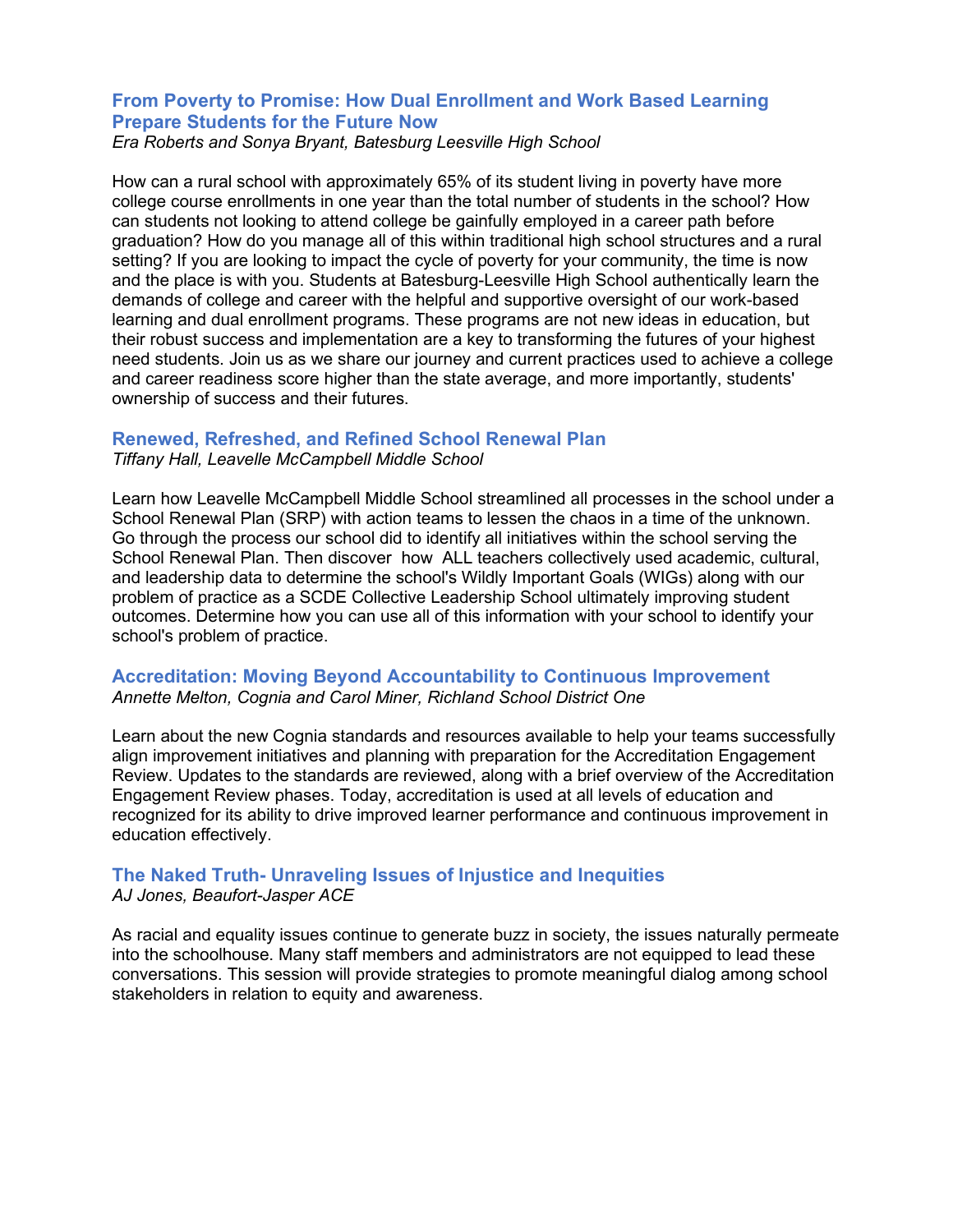#### **Hot Topics in School Law for School Administrators** *Kathryn Mahoney, Vernie Williams, and Dwayne Mazyck, Halligan Mahoney & WIlliams*

This session will highlight some of the latest legal issues that school administrators have to navigate involving both students and employees and will provide practical tips for addressing the issues.

## **Teacher Efficacy in Curriculum Change - Why does it matter?** *Russell Clark, Anderson School District Two*

Large sums of money are spent annually on curriculum initiatives that do not live up to expectations. Attention is given to curriculum platforms with very little input by those expected to use and facilitate the adoption of those curriculums ( Lorsbach, 2008; Sloan, 2009). Curriculum initiatives are in every aspect of education. Reading interventionists and classroom teachers are encouraged to use best practices with current research to support learning deficiencies in the students they serve. However, reading interventionists and classroom teachers rarely have sufficient time to implement new curriculums perceived to repair deficiencies for at-risk students (Davidson, 2017). The lack of teacher efficacy compounds the overall ineffectiveness of the reading intervention system (Kang, 2015). As a result, self-efficacy is impacted by ineffective curriculum implementation. The perceptions hailed by stakeholders directly impacts the overall success of curriculum adoption . Thus, developing a clear picture of the power dynamic that influences the overall effectiveness between the teacher and reading interventionist and overcomes set prejudices and obstacles to the curricular change is essential for the success of the new curriculum. (Lukes, 2005).

## **Meeting the Needs of ALL Students: How the SC Teaching Standards and Revised PADEPP Leadership Rubric Can Help You Create Effective Learning Environments**

*Lilla Toal Mandsager, SC Department of Education*

If we want every student to have access to high quality classroom instruction, we need common language to ensure our expectations are clear. Although the whole SCTS Rubric or PADEPP Rubric can be intimidating, if we zoom in on specific indicators, those bite sized "nuggets" of wisdom can provide clarity that ground our observations, feedback, and professional learning. This session will highlight high-leverage leadership and teaching standards and practical strategies for using them to support high-quality instruction and growth at your school.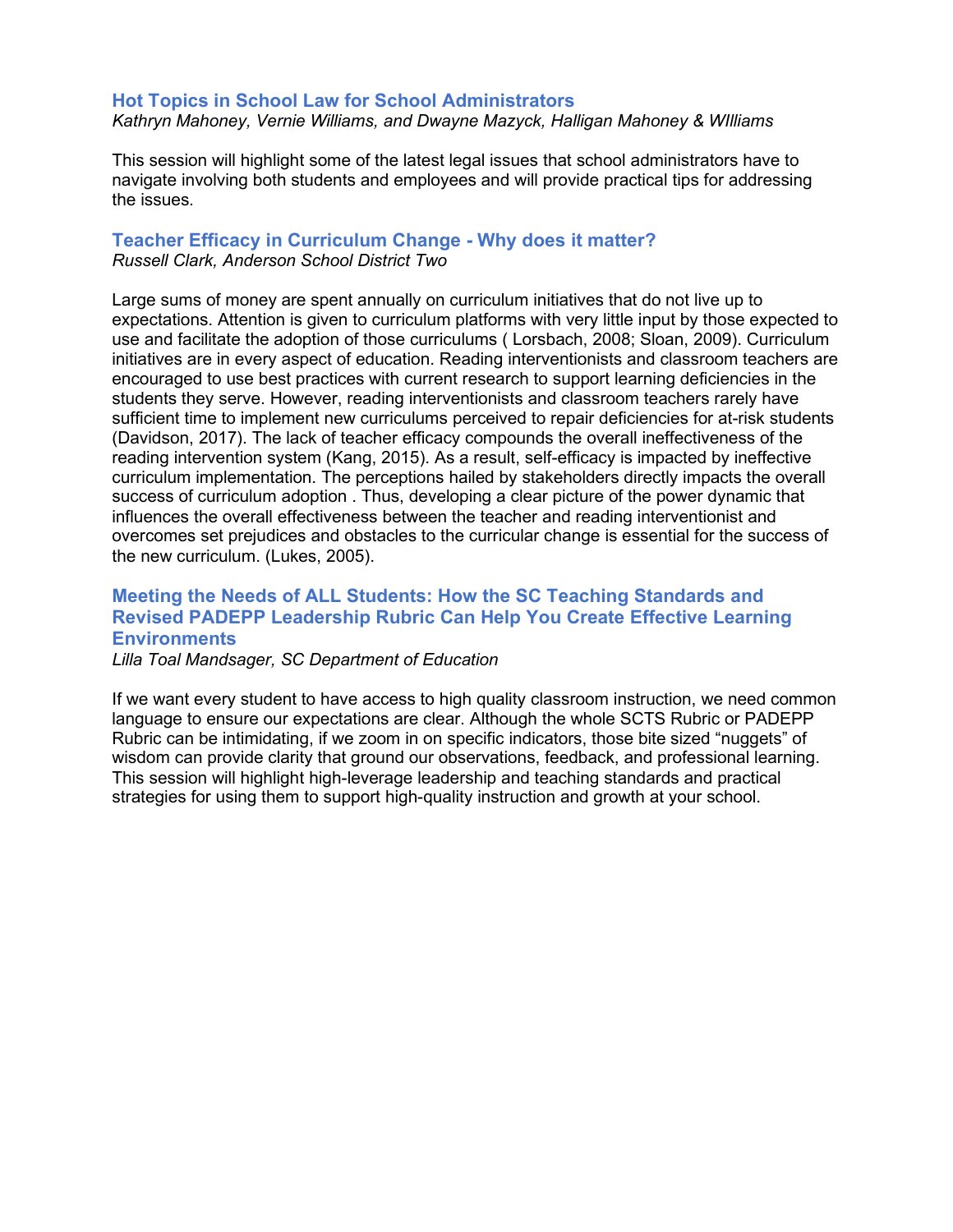## **Exhibitor Showcase 12:15 p.m. – 12:45 p.m.**

### **Navigating the Public Service Loan Forgiveness Changes** *Horace Mann*

Curious about the Limited PSLF Waiver Opportunity that expires October 31, 2022? Join us to learn how to pursue federal Public Service Loan Forgiveness before the 2022 deadline.

## **Give EVERY Student A Strong Start in Reading**

*Savvas Learning*

Learn how to give EVERY student a strong start in Reading through Savvas Essentials™ Foundational Reading. Aligned to the science of reading, Savvas Essentials™ Foundational Reading is a K-2 supplemental curriculum that targets Concepts of Print, Phonological Awareness, Phonics, Fluency, and the teaching of High-Frequency Words. With a simple 3-step instructional design, Savvas Essentials fits seamlessly into any literacy block in 15-20 minutes a day. The program provides explicit, multisensory instruction and systematic modeling, with prebuilt formative assessments for every lesson to monitor foundational reading skills development.

## **VR, AR, & Esports: The future of engaging education**

*BridgeTek Solutions*

Chris Turpin, our industry expert will outline the benefits, and provide the tools & resources to integrate a successful Esports program at your school. See how AR & VR is transforming the way educational content is delivered.

### **MTSS Roundtable Discussion**

#### *Classworks*

By simplifying your intervention and MTSS processes, you will allow greater focus on students' social-emotional learning and academics. That's our specialty! We partner with districts to help streamline intervention, special education, and SEL processes for greater success and less frustration. Help relieve the burden for teachers and prevent burnout with a simplified, all-in-one program that includes assessment, instruction, progress monitoring, reporting, and SEL and goal-setting tools. Join us for lunch and let's talk about your MTSS program and see where it could be improved. Ask us questions and get the guidance needed to help ensure students catch up, keep up, and get ahead. No sales pitches and no pressure!

### **South Carolina Administrators, Did You Know i-Ready is State-Approved?** *i-Ready/Curriculum Associates*

i-Ready is state-approved for K-8 formative assessment, MTSS universal screening, gifted and talented identification, and SC Read to Succeed. In this session, learn how i-Ready consolidates all of this actionable data into a single platform to save educators time and provides a holistic look at each of your students. i-Ready resources are standards-based and easy to use to differentiate instruction. Come to this session to discover why i-Ready is already trusted in more than 300 South Carolina schools!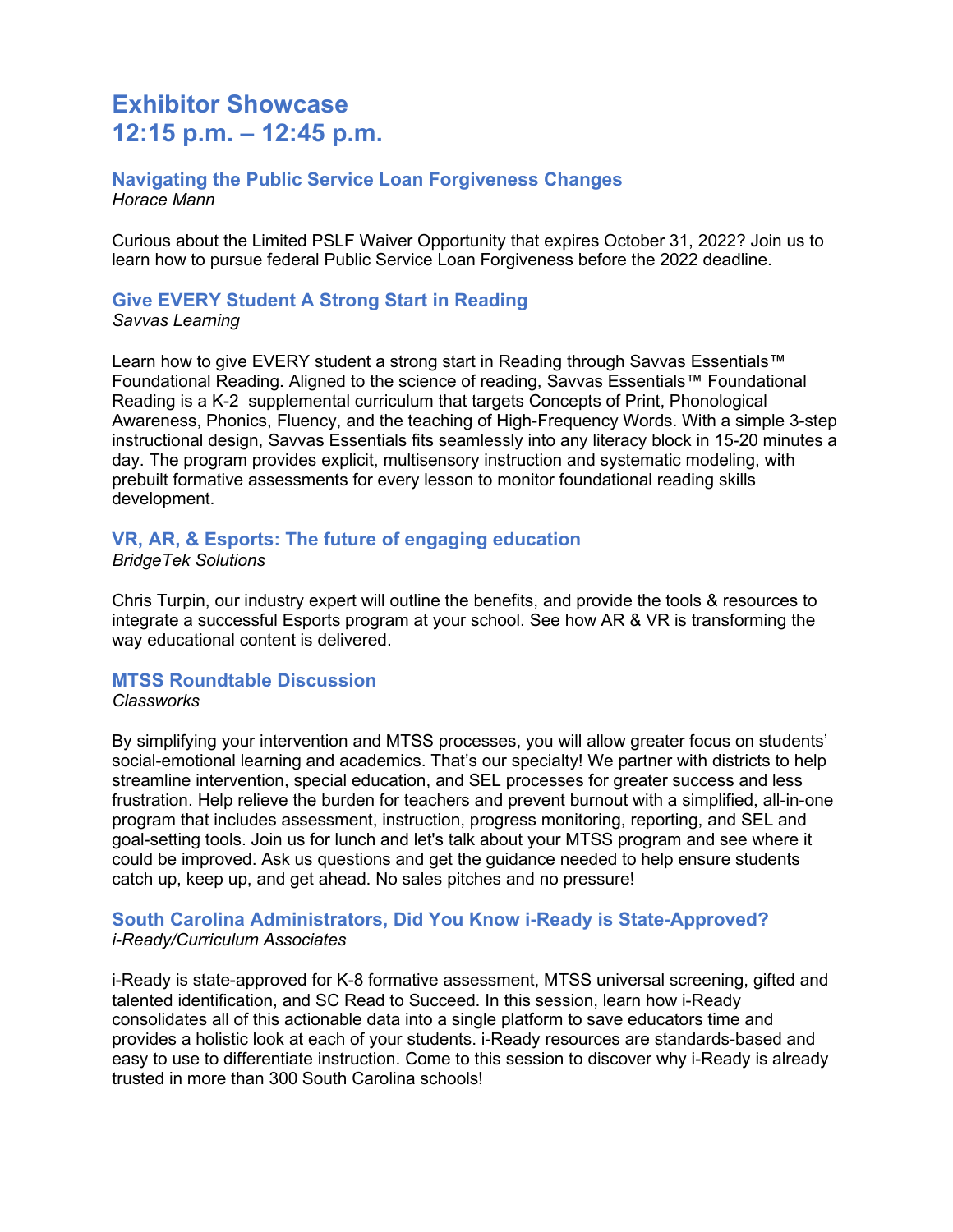#### **Lunch & Learn with Discovery Education - Using Discovery Resources to Support New Teachers** *Discovery Education*

By using the Instruction Hub, you can access Discovery Education resources that will you maximize instruction time and learn how to share high-impact SOS Instructional Strategies and ready-to-use customizable learning activities to model engaging lessons for teachers. Explore the Professional Learning Center and find resources and activities to support social-emotional learning, English language learners, and much more! Attend this session to gain strategies that can be implemented the next day in your faculty meetings, coaching sessions and PLCs.

## **Acceleration VS Remediation: How Adaptive Resources Can Help Accelerate ALL Learners**

*McGraw Hill/Achieve3000*

Accelerated learning is an action ALL students can participate in. Remediation can take students out of their classroom learning environment and have them feeling isolated. Learn how adaptive resources can place students at their just right learning level, give them choice, accelerate understanding, and allow them to monitor their own growth to a career path. Join me to learn how Achieve3000 Literacy helped SC SPED students reading skills grow during the Covid 19 lock downs. We CAN accelerate learning for ALL students and give teachers content to use whole group to ensure no student feels isolated from classroom discussions and activities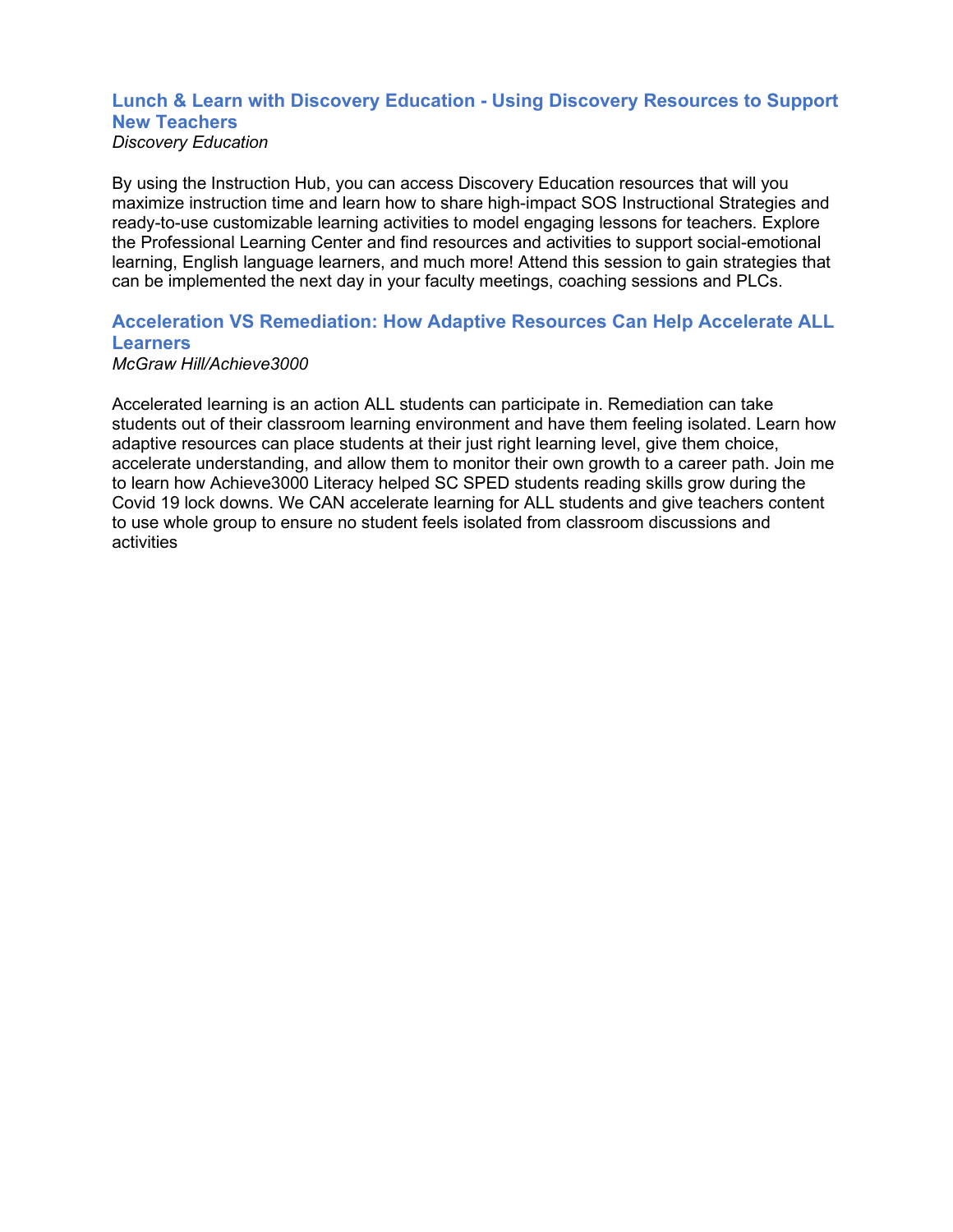# **Deep Dive Sessions 1:00 p.m. – 3:15 p.m.**

## **What if? Leveraging the Power of Science to Remove Barriers for Every Student Every Day**

*Tammy Pawloski, Center of Excellence to Prepare Teachers of Children of Poverty*

What if we knew which high impact action steps matter most for students who are underperforming? What if leadership moves shifted slightly? Learn how high-poverty schools view these questions through the lens of cognitive neuroscience and with a focus on removing barriers to success, resulting in desirable improvements in achievement, behavior, and attendance. Take away the details of a sustained professional study model, driven by specific and relentless school leadership, that repeatedly results in remarkable and measurable gains in just one year. Explore the action research model and accompanying evidence-based strategies that, together, lead to shifts in teacher beliefs that directly influence student outcomes. Learn how to reframe leadership challenges as opportunities for strategically removing barriers for students in order to shift their trajectory for school and life success.

## **Active Shooter Response, Reunification and Insights Gained from a Real Experience**

*Bob Grant, Orangeburg County School District; Shawn Foster, Orangeburg County School District; Hayward Jean, Orangeburg County School District; Watson Cleckley, Orangeburg-Wilkinson High School; Merry Glenne Piccolino, Orangeburg County Schools*

This session will focus on the active shooter event which occurred at Orangeburg-Wilkinson (OW) High School on August 18, 2021, just the third day of the new school year. Join us to hear from school administrators who were on campus and responded immediately to the event, as well as District Administrators who also responded, communicated throughout the afternoon and evening, and eventually evacuated and reunified students with their parent/guardian, as well as District Administrators who directed the transition of returning to students to school following the event. The District Superintendent will present on preparedness for such events, response in a COVID-19 environment and the aftermath of the tragedy. An active shooter situation is an unfortunate experience for a school district to manage. Learn from Orangeburg's experience as administrators share practical advice on lessons learned and ideas implemented to better respond to emergency situations.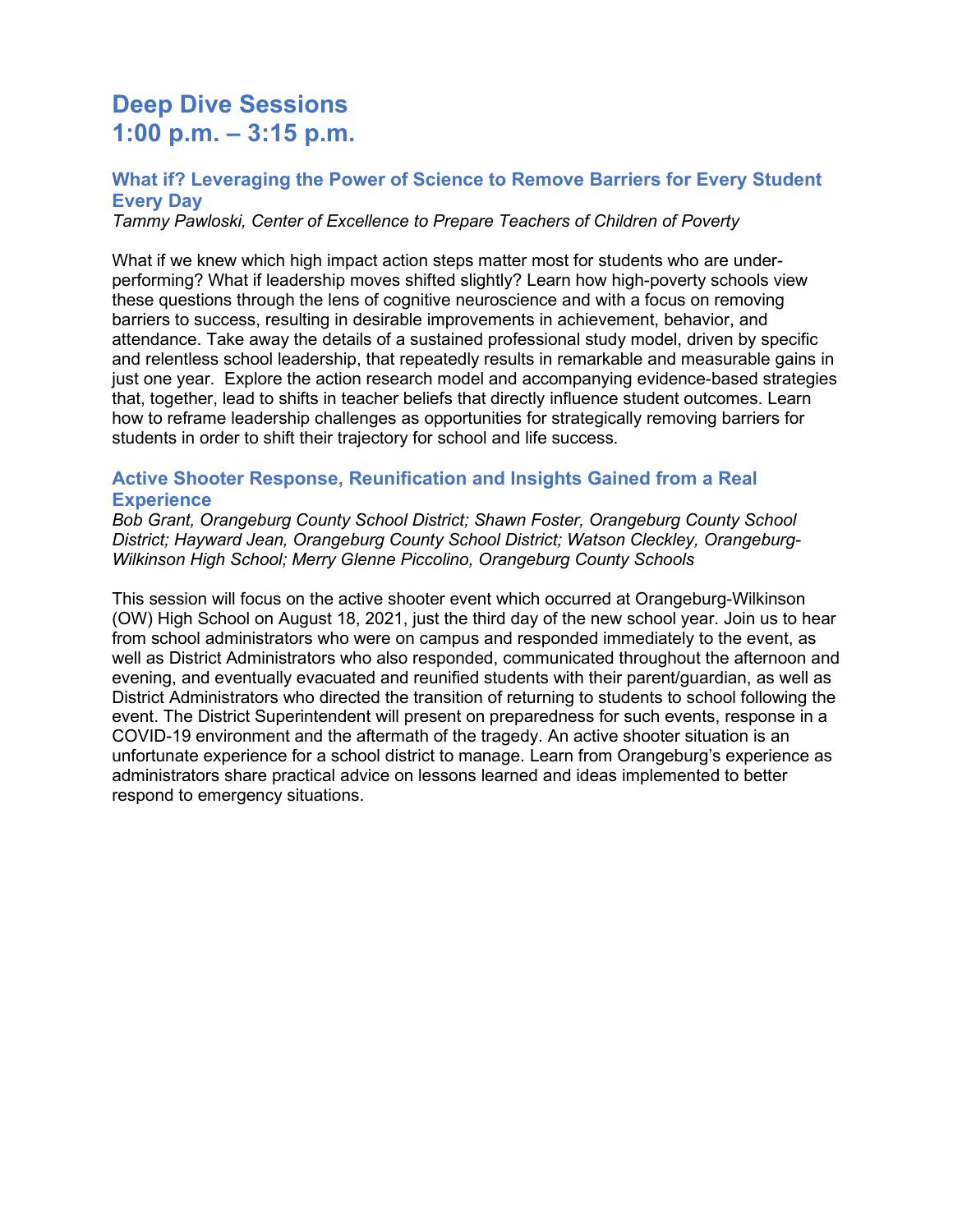# **Breakout Sessions 1:00 p.m. – 2:00 p.m.**

### **Digital Resources Have Become Essential - How Do We Know They Are Safe?** *Jenny Garris and Carol Lunsford, Lexington-Richland School District Five*

Use of online resources has exploded since the spring of 2020. Funding to buy devices and instructional software and subscriptions has allowed districts to leap forward into the digital age very quickly. How do you begin to know which programs are safe for students and teachers to use? How do you respond to parents who question the programs your school or district is using? A team based approach to vetting digital resources can help ensure your district is using high quality programs and software that also protects student and staff data. Lexington-Richland School District Five will share how they developed a process that increased understanding for teachers, administrators and other stakeholders so that student and staff data is protected, funds are spent wisely, and professional development can be targeted to approved online resources. Participants will leave with resources that will help engage school and district administrators, teachers and staff in meaningful conversation and create or improve their vetting process.

#### **Transforming School Culture in a Priority School During a Global Pandemic!** *Austrai Bradley, Williston Elko Middle School; John Bradley, Williston Elko High School; and Marcella Shaw, Williston School District 29*

In a perfect world, all schools would have a healthy school culture, with a positive environment that supports leading & learning for every teacher & scholar. Everyone's mindset is that every scholar holds unique gifts and talents, and has the innate ability to be successful. However, our world isn't perfect, & this isn't always the reality. As Education Leaders, we have the power to help make it that way by empowering the people in our building to commit to placing value in our school's culture, take risks, embrace innovation, and place a focus on relationship-building. Cultural transformation is a continuous evolving and developing process. Participants will walk away with "use the next day" engaging strategies & ideas implemented by Co-pandemic principals in the middle & high school setting to make dramatic school wide changes, which positively impacted student achievement, school climate & culture while facing declining enrollment, low & complacent community involvement & district consolidation. Come hear how a phone-a-thon, monthly yard signs, Dungeons & Dragons Club, along with other non-traditional strategies have helped us earn the ultimate reward of having a thriving, values-driven school culture that fosters learning & sustainable success.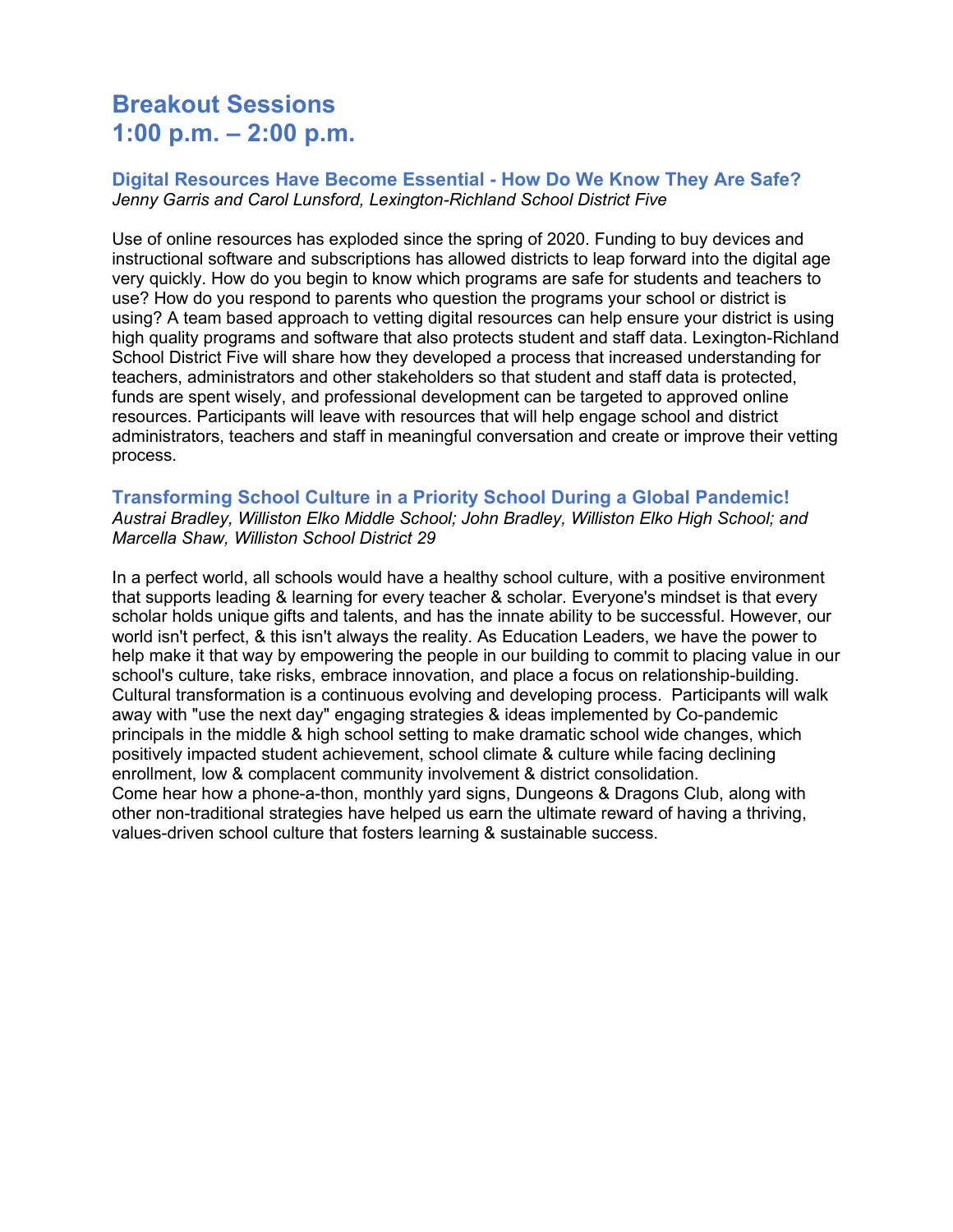#### **Where General Education and Special Education Merge**

*Angie Neal, Lisa McCliment, ; Audrey Goninan, and Melanie Hooper, SC Department of Education*

The South Carolina Department of Education recently updated the Standards of Evaluation and Eligibility Document for how students are determined as having a disability. This includes a shift in determining a Specific Learning Disability from a discrepancy model or patterns of strengths and weaknesses to a model that is based, in part, on an insufficient rate of progress to highquality core instruction as well as to scientific, researched-based intervention(s) that is matched to the area(s) of need at a rate that is sufficient to reduce their risk of failure after an appropriate period of time. The purpose of an intervention model is twofold; to limit or prevent academic failure and/or to serve as part of the data gathering process in a comprehensive evaluation. The purpose of this presentation is to provide an overview of applicable laws, thoroughly examine key terms, to share information regarding how to determine if the instruction, curriculum and interventions currently being used in your school or district are meeting the needs of enough students as well as share applications to Multitiered System of Supports.

#### **Focusing on The V.I.E.W.**

*Brenda Mack-Foxworth, Meagan Culbertson, Brandon Ross, Melissa Myers, and Mike Young, Ridge View High School*

It's been said, "Great views are not meant to just be captured, they are meant to be experienced." The administrators and teachers at Ridge View High School in Richland School District Two are focusing on the V.I.E.W. to ensure that each student receives the best educational experiences and opportunities possible. This session will focus on Valuing (1) Instruction (2) Engagement, and (3) Work ethic. The presenter(s) will clearly define the V.I.E.W. and demonstrate how it is being used to achieve student success. Attendees will leave this session knowing how to apply this winning approach to provide opportunities for focused learning in areas of academic loss that is emerging from the global pandemic, and to continuously improve college and career readiness and graduation rates.

### **Where is the Love? Strategies for Creating Authentic, Personalized PD** *Lilla Toal Mandsager, SC Department of Education*

Planning personalized professional learning takes time and intentionality, but it shouldn't feel like a chore for teachers. We want teachers to reconnect with their love of learning, their purpose for leading, and their expertise as professionals. Ideally, we want professional learning sessions to be an opportunity for teachers to fill their cups, not one more thing that drains them. In this session, the Office of Educator Effectiveness will share strategies for personalizing professional learning including micro-credentials, transformation tables, scenario-based small groups, and job-embedded learning opportunities. Participants and the OEELD will discuss what conditions lead to learning opportunities that teachers enjoy.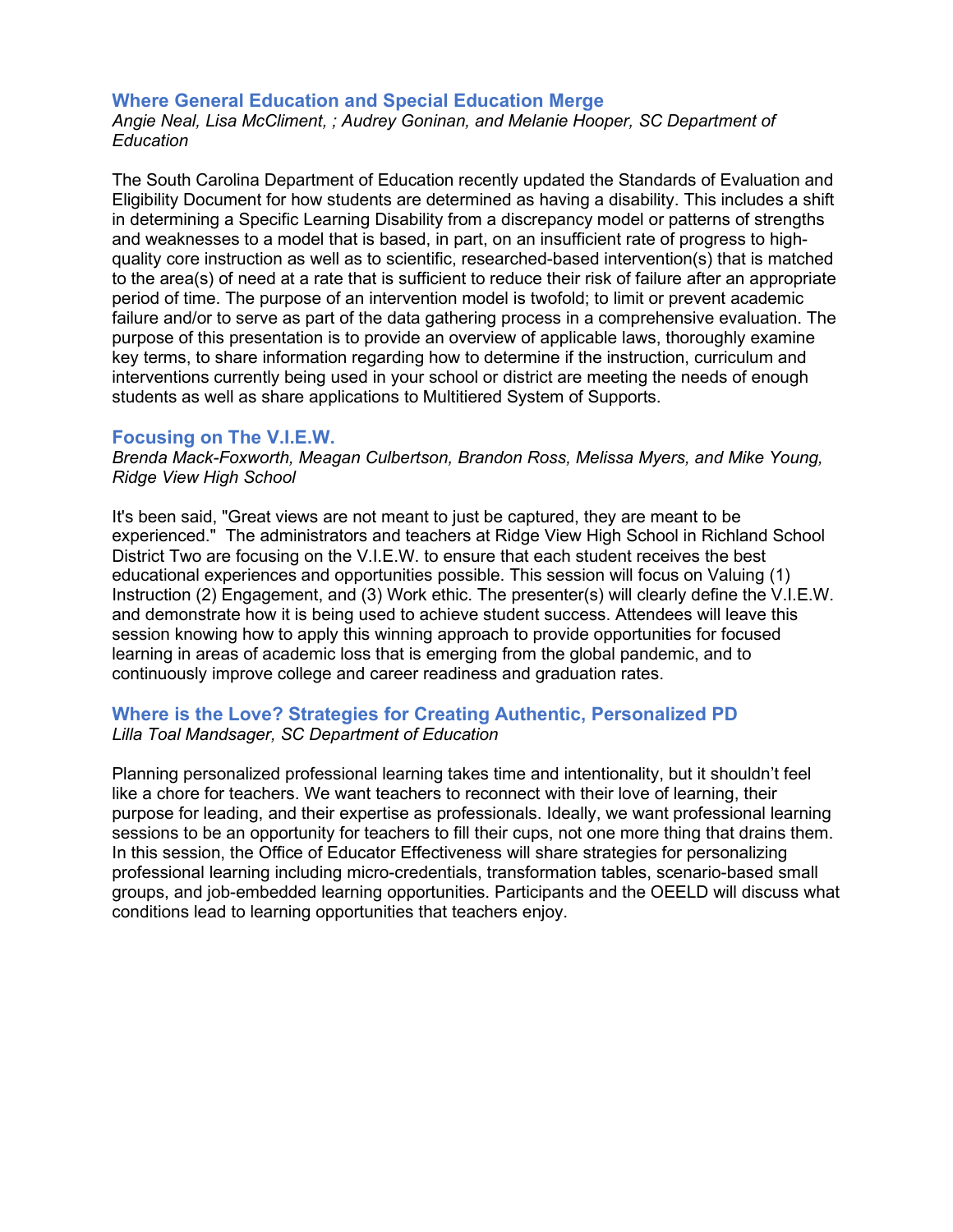#### **School Level HR Investigations: How to Lead by Following the Evidence** *Jeremy Murphy, Josh Patterson, and Antrina Harris, Sterling School*

Every school's success hinges on the skills and expertise of its faculty and staff. Unfortunately, some faculty or staff violate policies, rules, and/or laws. When that happens, it is imperative that school leaders act quickly to investigate the facts. School leaders must be able to follow the evidence, regardless of where it leads, and work to ensure that all faculty, staff, and students are supported along the way. Presenters will provide an overview of the steps required to determine facts, preserve evidence, and document the entire process carefully. Additionally, presenters will share best practices to work with district officials to ensure that faculty and staff receive due process and a fair opportunity to respond to allegations of misconduct. Ultimately, leaders must follow the evidence, regardless of where it leads, and take action to ensure students receive the best possible education from highly qualified personnel. Anything less is unacceptable.

## **The Sweet Spot - Where Instruction, Culture, and Management Collide** *Casey Davis and Jennifer Hamrick, Pelion Elementary School*

Leading a school takes a multitude of ingredients - A cup of instructional practice, a tablespoon of management, a gallon of culture and climate, and a dash of humor! When the right recipe comes together, you have a sweet spot! Learn how the leadership team at Pelion Elementary School mixes the managerial aspects of school life, with the best instructional practices, and adds a little bit of laughter, positivity, and kindness to make our Title 1 school flourish. Participants will leave with a "cookbook" of ideas, resources, and tools needed for COOKING WITH GREATNESS as they begin their next school year.

## **Retaining Your People Through Humor, Mentorship & Accountability** *Anthony Scorsone, Nation Ford High School*

The main goal of an innovative principal should not be to incorporate new technology, devise new patterns to the school day, or even create new lesson structures. The main goal should be to provide kids with opportunities to connect with the school. If we want to design schools that promote student ownership of learning, one underlying principle must come to the forefront: relationships are essential for learning. Too often, students feel as if an impersonal education machine is processing them. As administrators, we cannot lose focus on relationships and the importance they have in driving the outcomes. Administrators will learn to model by making daily emotional deposits; establish school-wide connections (something for everyone); develop, recruit and retain kid-connectors; over-celebrate the positives; recognize the power of the swag; create meaningful/motivating PD; incorporate daily cooperative learning structures; connect target subgroups organically, and ensure a feeling of trust, significance & belonging for every sole in the building. In the end kids may not remember what you taught them, but they never forget how you treated them.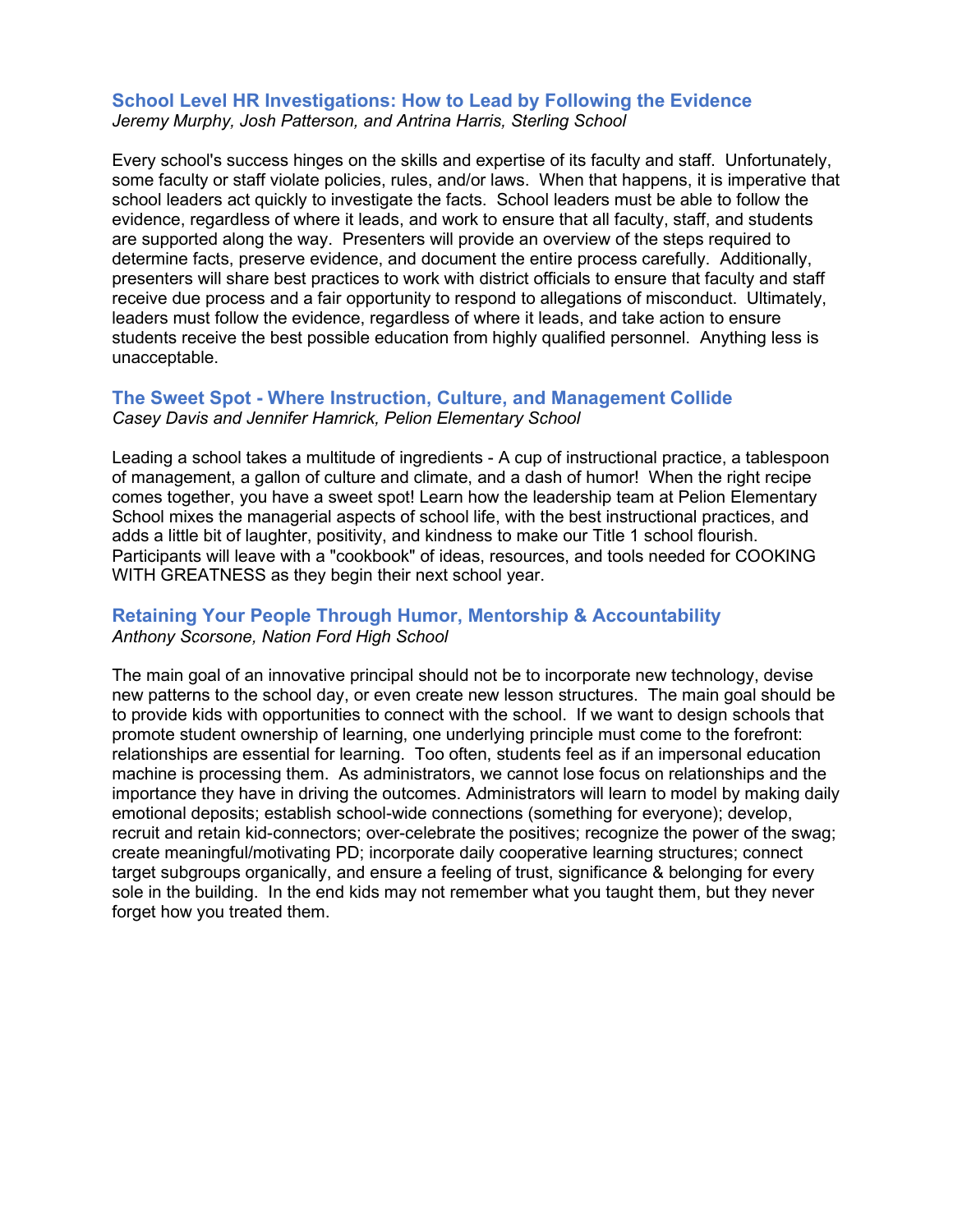#### **No More TEARS...Making the TIERS Make Sense**

*Merriman Nichols and Ginger Catoe, Kershaw County School District; Nicole Kirkley, Harriet Boykin-Garity, and Matia Goodwin, Camden Elementary School*

Do you ever have so much data you don't know where to begin? Where does Tier 1, Tier II, and Tier III begin? Here is one Title I district's story from RTI to the Multi-Tiered System of Supports. KCSD uses the research behind the six critical areas of MTSS to move students and change the trajectory for our PK-5 students. The district revitalized our elementary literacy coaches into a district model. This system change created an intentional alignment process to identify the specific needs of our students. KCSD focused on growing using best practices, repurposing the tools we already had, and making the work more seamless. This session focuses on providing educators with the tools they need to become data-driven problem-solvers that see growth in ALL students. This session will share our district's journey through the MTSS process during a pandemic to address the unfinished and interrupted learning of our students by providing participants with hands-on resources to become data-driven problem-solvers who see growth in ALL students. Student and parent engagement tools will be reviewed and shared.

#### **Instant Ideas Session**

Each presenter shares their personal and professional passions for a total of 8 minutes. The following topics will be shared.

#### **Obtain and Retain!!**

*Sabrina McCall and Carrie Simpson, Anderson School District Five*

## **Ten Tips for Dealing with a Disgruntled Parent**

*Ashley Williams and Terry Glasgow, D.R. Hill Middle School*

## **Aligning and Synchronizing Your System of Belief; How to Transform Beliefs to Change Action in a Learning Organization**

*Shawn Hagerty, Crosswell Drive Elementary; Tonyetta Thomas, Melissa Ricks, Elizabeth Dabbs, and Erica Wright, Sumter County Schools*

**How to Effectively Communicate with Stakeholders while Marketing and Promoting Your School Using Various Social Media Platforms** *Farrell Thomas, Waterloo Elementary School and Paketrice White, Laurens Middle School*

#### **Monthly Ideas to Boost Staff Morale**

*Erika Wyatt and Cristie Mitchum, Devon Forest Elementary*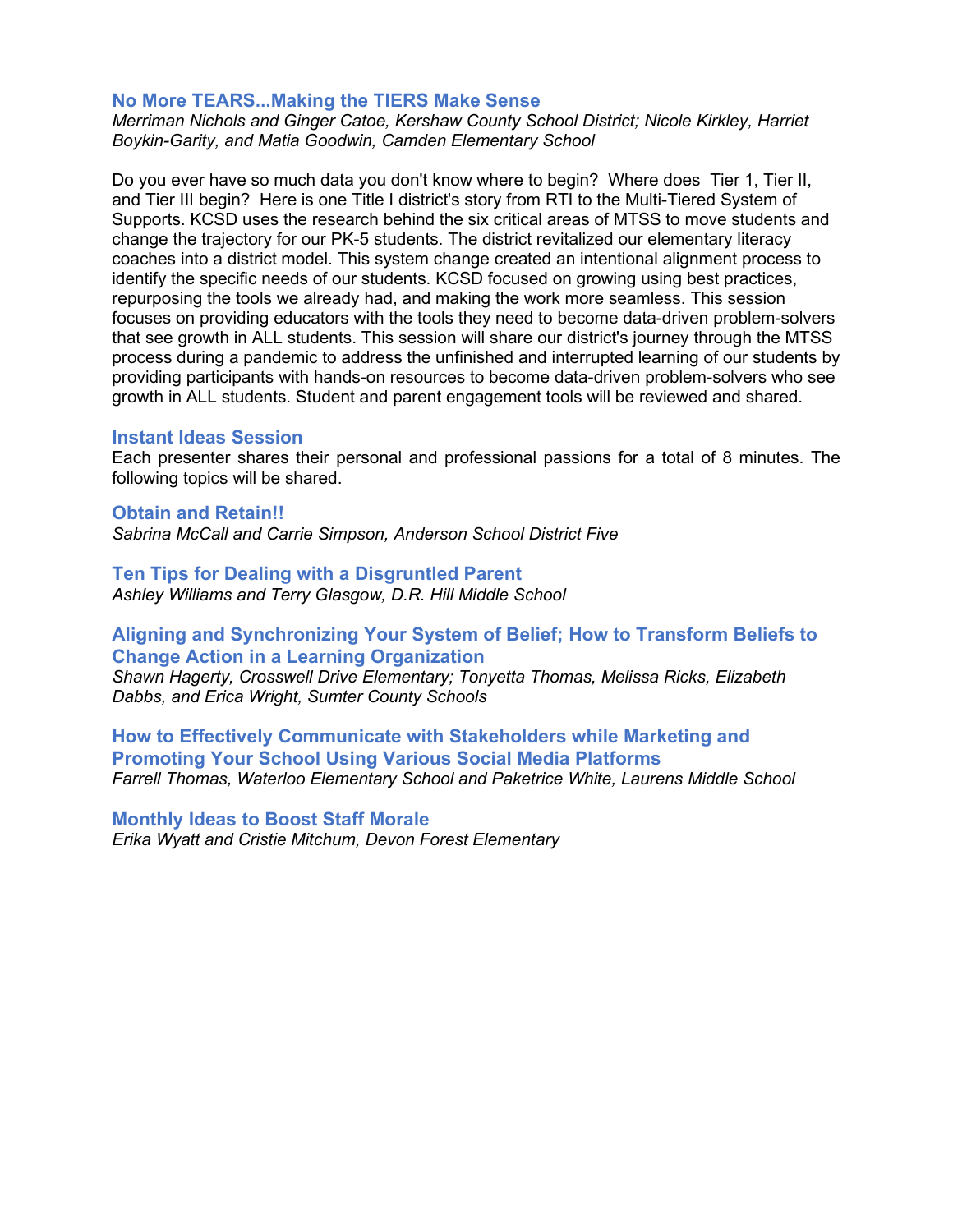# **Breakout Sessions 2:15 p.m. – 3:15 p.m.**

### **Personalizing Learning Through Data**

*TJ DeVine, J.C. Lynch Elementary School and Terrell Fleming, Dr. Ronald E. McNair Junior High School*

During this session, we will take a look at how to analyze an overflow of data. Key steps to turning talk into action through analysis, priorities, personalized learning and expectations.

## **From Basement to Boardroom: The Importance of Ensuring Technology Leaders Have A Seat At The Table.**

*Josh Shepard and Zach Sheppard, School District of Oconee County*

As business practices in school districts become more reliant on technical tools, districts are faced with the everchanging task of migrating outdated procedures and processes to align with the functionality of the 21st century. Many day-to-day aspects of organizational continuity depend on technical systems including HVAC, employee onboarding, financial systems, instructional systems, etc. District leaders, board members, and stakeholders should be aware of how their operations may be impacted in the event of a serious disruption such as ransomware or other critical cybersecurity events. It is imperative that district leaders have basic knowledge about the technical footprints of their organization, understand the risks associated with the organizational decisions that are being made, and are involved in the development and implementation of organizational security policies and procedures to protect the core systems and data being collected and/or shared throughout the organization. Leaders will leave with a more in-depth understanding of the critical leadership role their technology department must hold to ensure the alignment of business functions and how those decisions increase or decrease the overall strategic mission of the district.

## **Here is What Happened When We Created a Virtual School That Withstood a Pandemic: A Beginner's Guide to Building a Nurturing, Engaging, and Inspiring Virtual School**

*William Dyer and Norris Williams, Clover Virtual Academy*

How can a virtual school lead to academic growth, teacher development, and community support? Building a sustainable virtual school from the ground up is a challenging process, but the benefits are endless. A virtual program that has an innovative design paired with a creative use of technology will result in student learning, socio-emotional growth, and effective teaching practices. How does a team of leaders collaborate and produce a virtual school with a positive and nurturing learning environment that engages and inspires students to reach their greatest potential? How does a staff come together to ensure students receives a virtual education that is every bit as effective and meaningful as in-person learning? Join us as we delve into these challenges and answer the question: Is a virtual school sustainable for my district?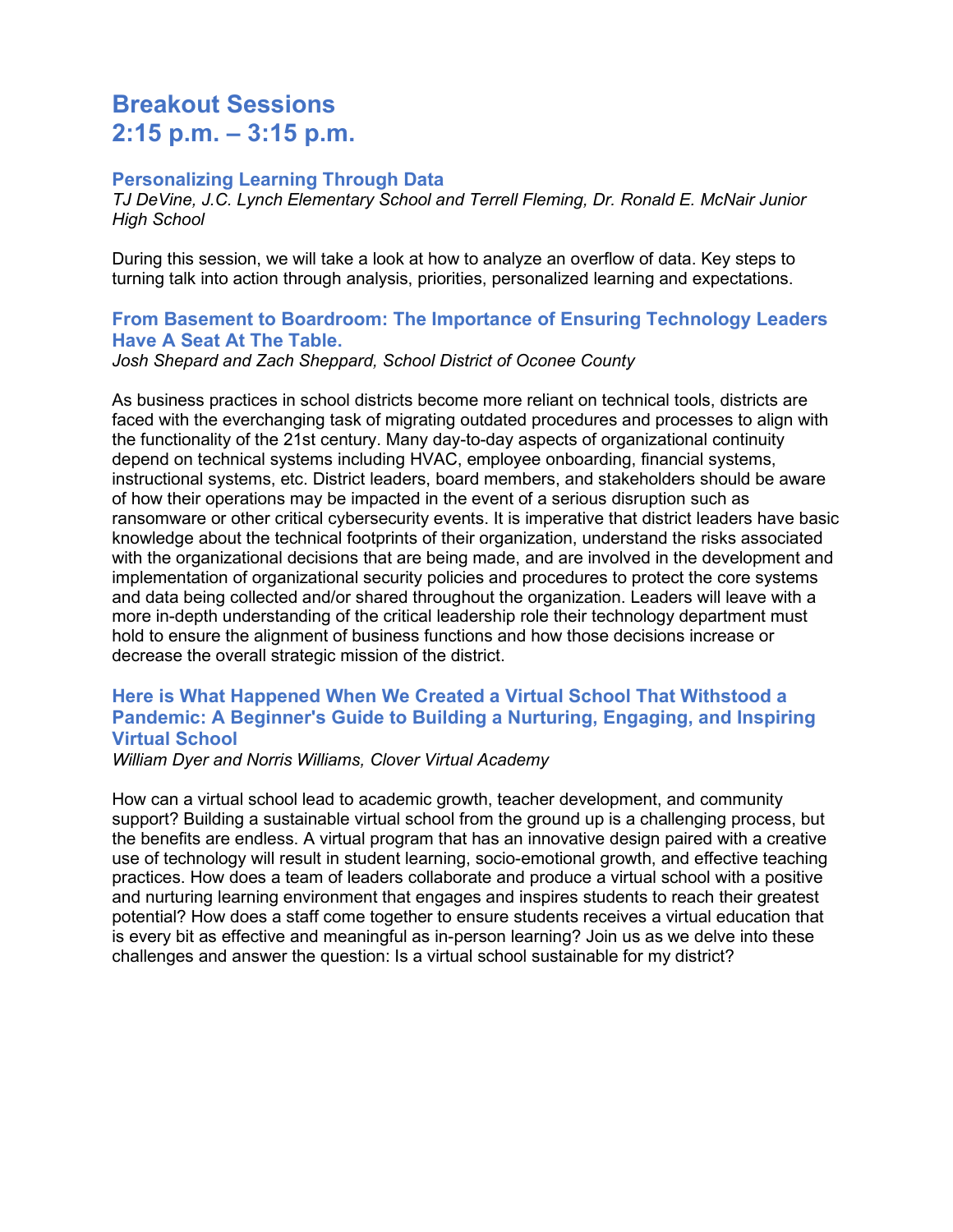## **Ensuring Our Obligations to Multilingual Learners and Immigrant Children & Youth**

#### *Zachary Taylor and Susan Murphy, SC Department of Education*

Have you noticed an increase in the number of students in your school or district who have recently arrived from other countries? Do you have questions about how your school or district should handle enrollment in these situations or how to communicate and effectively engage with students who are multilingual learners and their families? You're not alone! This session will focus on the rights and obligations under federal law to ensure that multilingual learners, immigrant children and youth, and their families are provided with equitable access to public education. Participants will learn strategies and best practices for effective student identification, enrollment, and translation and interpretation services. In addition, this session will explore allowable uses of federal funds, tips, and resources available to support these students and their families. Join us to empower yourself with the knowledge and tools to remove barriers and better serve our multilingual learners and immigrant children and youth in South Carolina.

### **Strategic Planning - Engaging the School Community**

*Kandace Bethea, Deborah Wimberly, Melonie Gordon, and Shalah Sweeney, Marion County School District; and Kim Day, Insight Education Group*

Strategic plans themselves are critical for organizations, but at the end of the day, they are a technical fix, they are simply words on paper that are intended to provide guidance to an organization. What makes those words powerful, however, is the extent to which everyone believes them, understands them, and can clearly see their role in implementing what the words say. As important as the strategic plan is itself, the operationalization and communications processes are of equal importance, and at times an even more challenging endeavor. Marion County School District (MCSD) has developed a dynamic and innovative strategic plan with an on-going implementation strategy and process that serves to transition the words on paper to an alignment among the district, school teams, and the community to address district priorities. In this session, participants will learn 1) about MCSD's strategic planning experience that authentically engaged the district, school teams, and the community, 2) how the operationalization and implementation phases of a strategic planning process can be effectively prioritized throughout the work, and 3) how the marketing, branding, and communications of a new strategic plan are critical for its success in a district and community.

## **Inclusive Practices to Support Literacy for ALL Students**

*Christy James and Chris Hagy, Charleston County School District*

All schools want to make their students feel connected and successful. This session will focus on inclusive practices that center literacy. We'll explore books and resources that provide mirrors and windows for our students, opportunities to celebrate our greater communities, literacy lessons that connect students' strengths and cultures throughout the year, plus simple daily practices like inclusive language and accessible signage. Come ready to engage!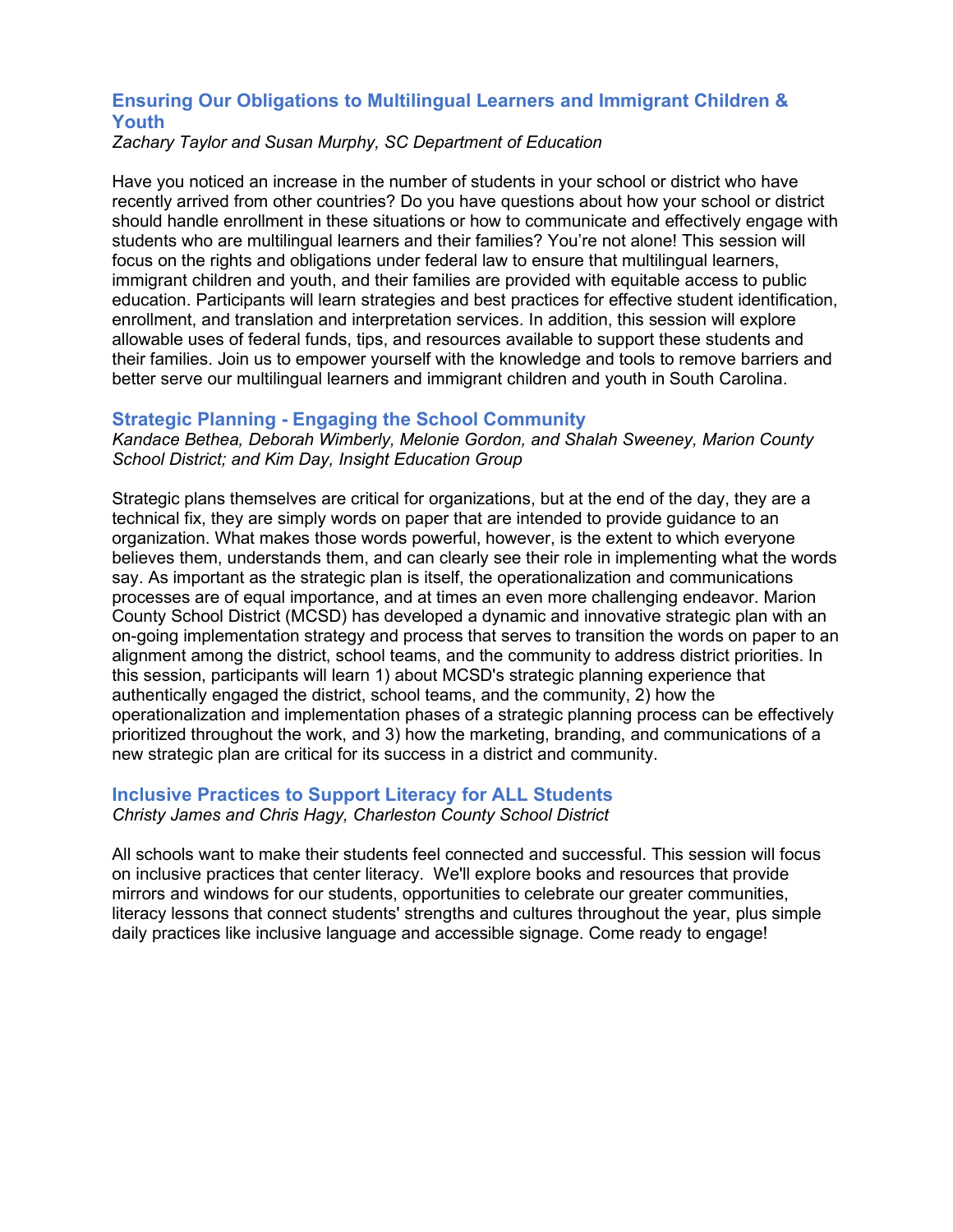### **Diversity, Equity, & Inclusion, Oh My!**

*Remona Jenkins and Karean Troy, Kershaw County School District*

Why does diversity, equity, and inclusion even matter? Let's talk about supporting the unique and individual needs of Administrators of Color from predominantly majority districts through equipping them with resources which build their social emotional capacity to address issues around race, diversity, equity, and inclusion. This presentation examines one district's story of supporting Administrators of Color through trust building, self-awareness, role play, resources, Critical Friends Group, and Diversity Training. Participants will walk away with soft discussion questions and scenarios, suggested text, and activities to encourage personalized development around diversity, equity, and inclusion.

## **Transforming Your CTE Department to Grow Completers and Improve College and Career Readiness**

#### *Stephen Bradford, Mauldin High School*

Does your school's career and technology department lack direction? Do you find your students are taking a variety of classes to meet their required elective credits and not following any particular pathway? Do you feel that you are leaving school report cards points "on the table" when it comes to college and career readiness? This session dives into some of the common challenges we at Mauldin High School ran into with our CTE department, how we addressed them, and how we became the first high school in Greenville County Schools history to graduate 100+ completers.

#### **Vision Casting 101: What do you see?**

*Eugene Bellamy, Jr., Jasper County School District*

This interactive session will be thought provoking and challenge school and district leaders to ensure that their vision is clear for all stakeholders to understand. Oftentimes, the vision is clear to the leader, but it is not well articulated to stakeholders leading to a major conflict - the leader believes that the school or district is in a place that, in actuality, it is not! This will be a work session that affords leaders to reflect and build a plan of action to ensure that they have written the vision and made it plain for all to understand, process, and implement!

### **Coaching for Success for First and Second Year Teachers!**

*Justin Ludley, Megan Yount, and Cassina Allen, Greer High School*

At Greer High School we emphasize the importance of supporting our new teachers and ensuring that we are providing them with all of the tools they need to be successful in their field. This session will focus on the importance of mentor matching, new hire orientation implementation, and the onboarding process we use for our first and second-year teachers. We will also share how we implement a system of support for our first-year teachers that includes a district-appointed teacher coach and school-based coaching cycles. Supporting second-year teachers is just as important and we will walk you through the process we use for coaching cycles with our instructional coach as well as observation cycles with our leadership team. We believe in giving meaningful feedback, emphasizing the importance of a growth mindset, creating a positive work environment, and making our new teachers feel welcome and supported. Hear testimonials from our success stories and walk away with the blueprint we use in our team-based approach in cultivating our new teachers and creating an ongoing support structure for success!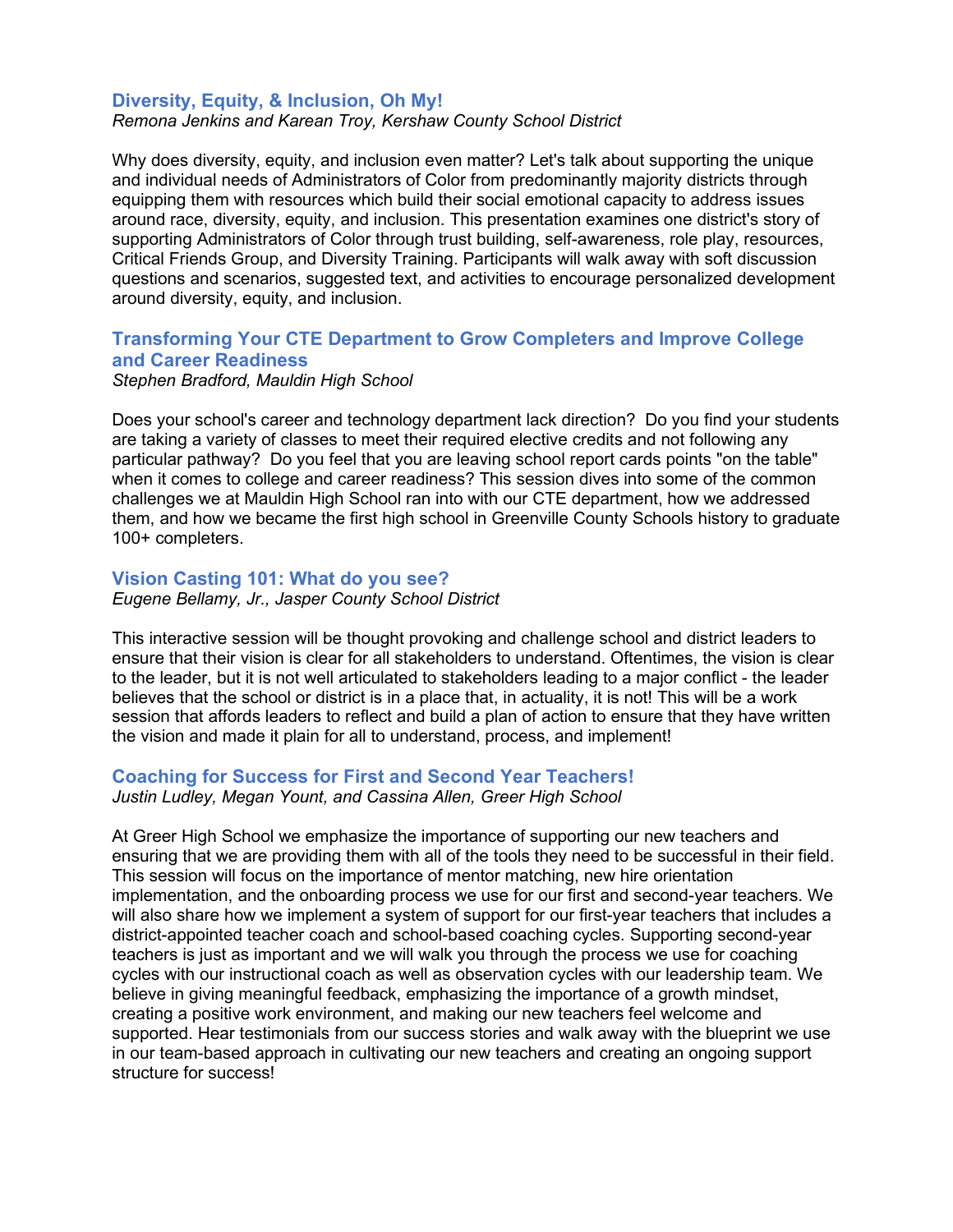### **National Update on the Teacher Shortage and Vision Planning for the Future** *Kelly Coash-Johnson, AASPA and Ruth Green, Laurens School District 56*

As the demand for public education increases, states will continue to struggle to recruit and retain high-quality educators. While the need to educate our students is consistent, how we get educators in the right placement at the right times will vary from state to state. Join Kelly and Ruth as they share what the American Association of School Personnel Administrators (AASPA) has been tracking with regards to the national teacher shortage as well national legislative priorities. Learn what is going on in some key states, good and bad. Time will be spent with an interactive discussion about barriers, challenges, and successes in the areas of recruitment and retention.

#### **Standards: You Don't Have to Write Them to Use Them**

*Barbara Nesbitt, School District of Pickens County and Dan Ralyea, South Carolina Department of Education*

HELP! I'm lost! What standards are we talking about? Join this session to learn more about the standards developed by IMS Global Learning Consortium. The South Carolina Department of Education recently purchased affiliate membership for every SC district, but what does that mean? What are the IMS Standards? What is the TrustEd Apps Dashboard? How can I get other departments (instruction, technology, and finance) to work together so we purchase digital applications that use the standards? You will leave with a much better understanding of the standards and practical ideas for collaborating with other departments so you are using the standards!

### **Successful Collaboration for Student Behavioral Success (Home School and Off-Campus Intervention Program Working in Tandem)** *Beth Taylor, XSEL (Elementary Social Emotional Learning Program)*

Aiken County's elementary behavior intervention program (XSEL) has been in operation for a little over a year. It is an off-campus location for students in grades K-5 to attend who have not been successful with school-based interventions. There are several unique attributes to XSEL's processes compared to a typical alternative school. Some of those processes include parent involvement through training and home visits, a focus on interventions over punitive measures, and constant collaboration between the home school and XSEL. This collaboration ranges from weekly contacts to individualized support for the transition back to the home school. Come hear how Aiken's elementary schools and XSEL work together to ensure the students experience behavioral success long after they return to their home school.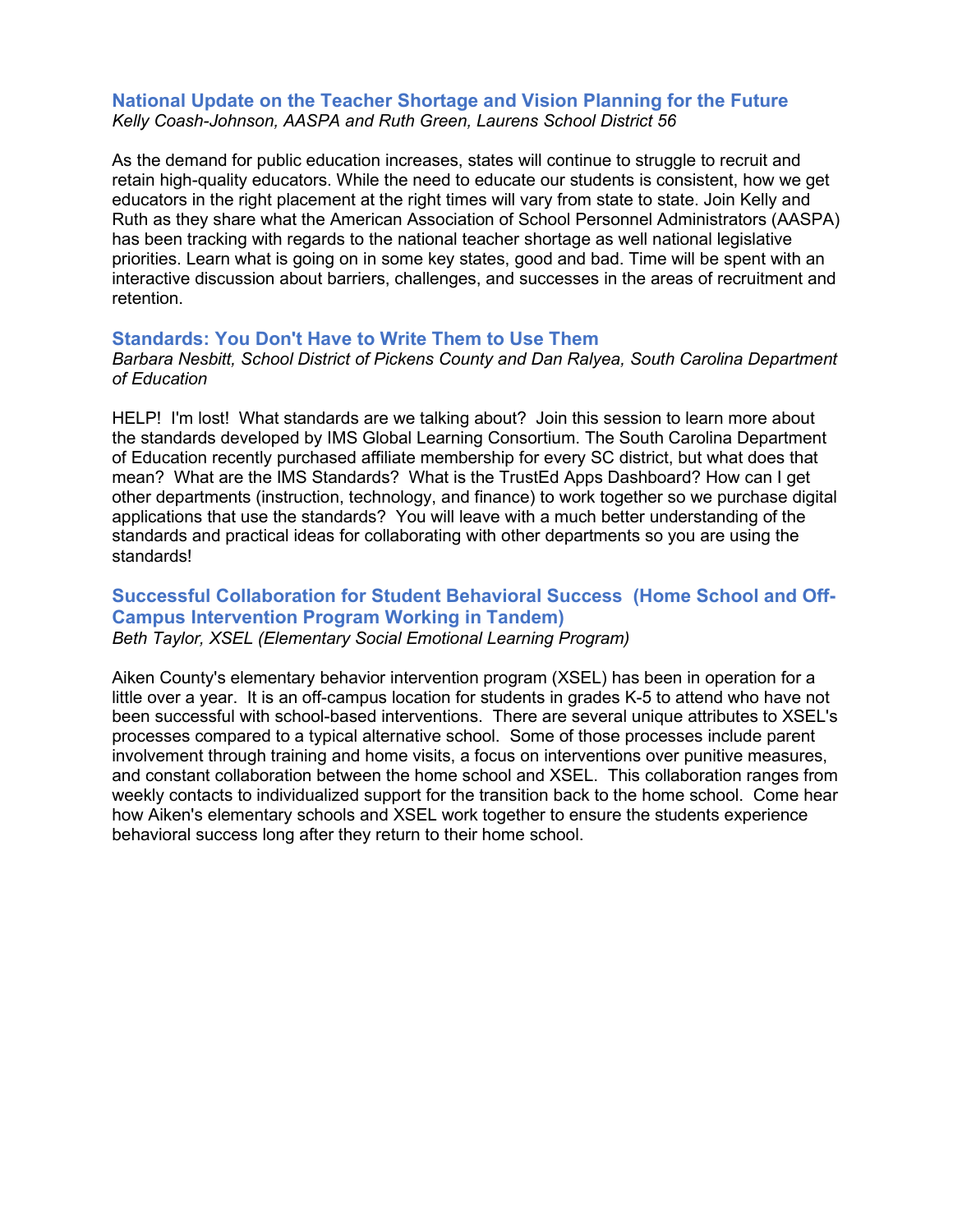# **Tuesday, June 21**

## **Breakout Sessions 8:30 a.m. – 9:30 a.m.**

## **Information Privacy Principles Protects Data & Web Accessibility Enables ADA Compliance**

*Felix Childs and Valarie Byrd, SC Department of Education*

(1)Why does Privacy Matter? Because improving our awareness of where privacy principles exists throughout our organizations will increase our understanding of our Privacy roles and responsibilities as school teachers, technology leaders, and Local Educational Agency Administrators; and (2)Implementing a proactive mindset to privacy framework, will improve your privacy programs as well as overall student well-being. (3) Why Web Accessibility is import? Because websites are a resource to communicate with communities and equal access to digital content is required by law; (4) The basic adapted principles of Web Content Accessibility Guideline (WCAG) enable districts to meet the American's with Disabilities Act (ADA) compliance

### **Life's a Beach with your Special Education Director on Speed Dial** *Monica Tudder and Paige Elmore, Dorchester District 4*

This session is designed as a crash session in special education to support new building administrators. We will cover such topics as how to handle discipline, transfer students, IDEA age requirements, IEP meetings, and other hot topics for new LEAs.

## **G.R.O.W. Your Own (Getting Ready for Opportunities to Work - Moving from Classified to Certified)**

*Loretta Gadson-Washington, Dyisha Taylor, and Ernest Holiday, Orangeburg County School District*

Are you looking for ideas to combat the teacher shortage? Are you looking for alternative ways to fill teacher vacancies beyond international programs? This session will provide you with a blueprint on how to GROW your own employees from within your district to fill your vacancies. Participants will be taken on a journey to begin planning, building partnerships, and securing funding resources to have a successful implementation process. Participants will leave with a list of shared ideas on combating teacher vacancies and hear testimonies on how we grew our own.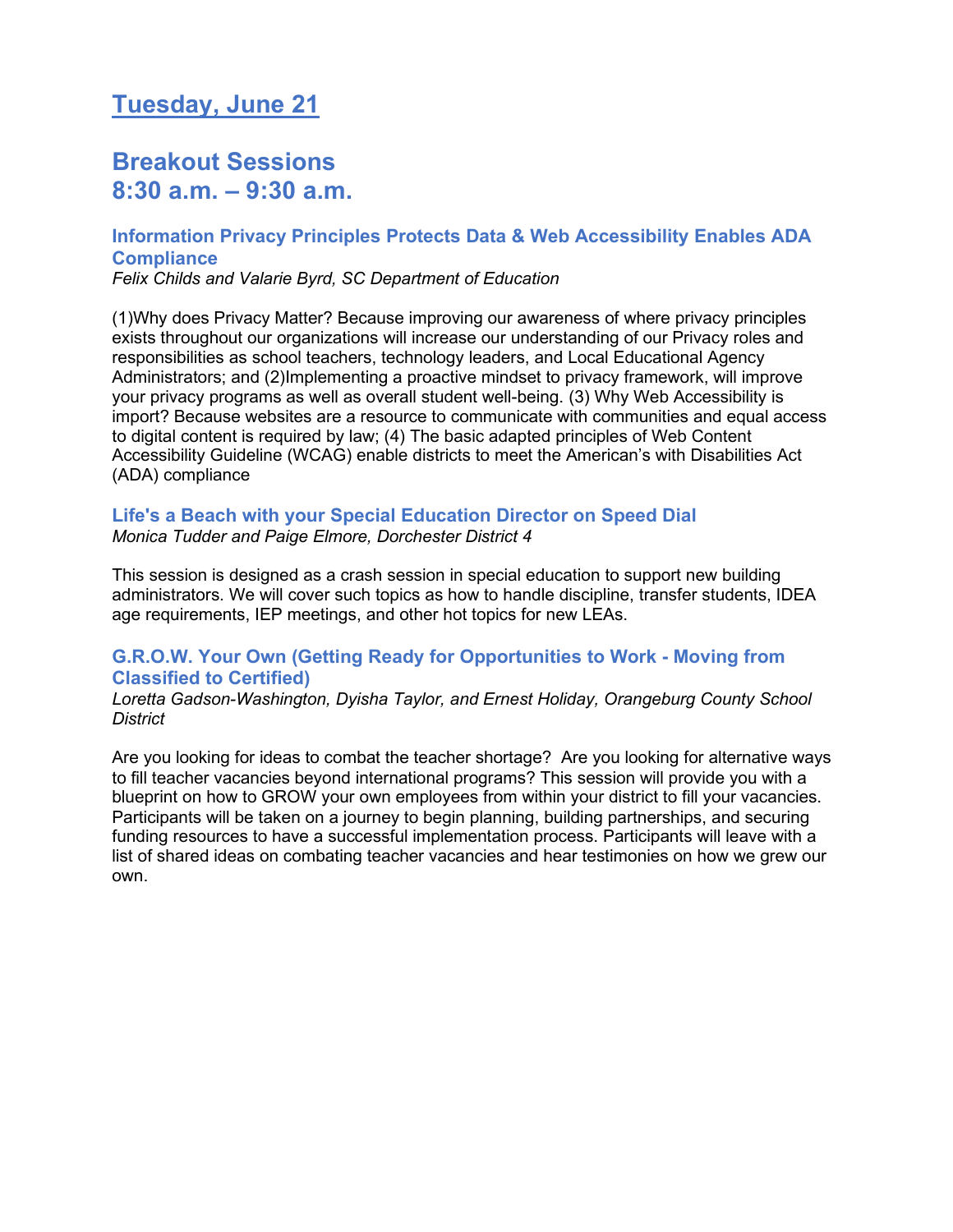#### **Possibilities to Personalize Learning**

*Sarah Longshore, Stephanie DiStasio, and Karen Cook, SC Department of Education*

South Carolina leaders have flexibility to re-imagine what is possible as we consider the unique resources, opportunities, and partnerships in our communities. Flexibility to design supports that value both the talents and the needs of individual students on their path to achieving the Profile of the South Carolina Graduate. Presenters from the Office of Federal and State Accountability and the Office of Personalized Learning will provide an overview of the education flexibilities available to districts and schools, help participants take a deeper dive into identifying the best way to leverage what is available, and learn how to combine flexibilities to implement your personalized learning vision.

#### **Changing the Way We Tackle Text Dependent Analysis**

*Shawn Wootton and Dawn Mitchell, Spartanburg School District 6; and Julie McDowell, Fairforest Middle School*

This session will provide district and school leaders with steps for strengthening their current approach to preparing students for TDA through a growth mindset lens. The presenters will discuss a data driven, research-based approach to revising existing methods for teaching and assessing text-dependent analysis. A reorganization of the current South Carolina TDA rubric into three clear components (reading comprehension, analysis, and essay writing), providing teachers and students with the opportunity to tackle one component of the TDA process at a time each nine weeks will be provided. Practical ideas and resources will be shared including TDA practice prompts that align to priority standards, effective TDA instructional strategies, targeted formative assessments, and focused teacher feedback to grow South Carolina students as writers throughout the school year.

## **Building a Culture to S.O.R. (The Science of Reading): Our School's Journey to Find Why Students Struggle to Meet Proficiency**

*Kippy Kelly, Michael Truitt, Kristina Cota, and Amanda Watson, J.D. Lever Elementary School*

This presentation will help district and school leaders examine practices to shift thinking from what to why. School districts across the country are having conversations around what is causing students to struggle to meet proficiency in reading. Frequently the conversations begin with "What is causing students to struggle?"; however, we discovered the question needed to be "Why are students struggling to read?" At J.D. Lever Elementary, changing the "what" was not making the impact needed and we had to seek out something different. Our teachers were hungry for pedagogy in the area of reading and as instructional leaders, it was our task to reframe the question from "what: to "why". This presentation will provide participants with ideas to best support leading your staff to discovering the "why" behind teaching reading based on the science. Please join us as we talk about how we developed a culture of teachers who wanted to increase their efficacy to teach all students how to read.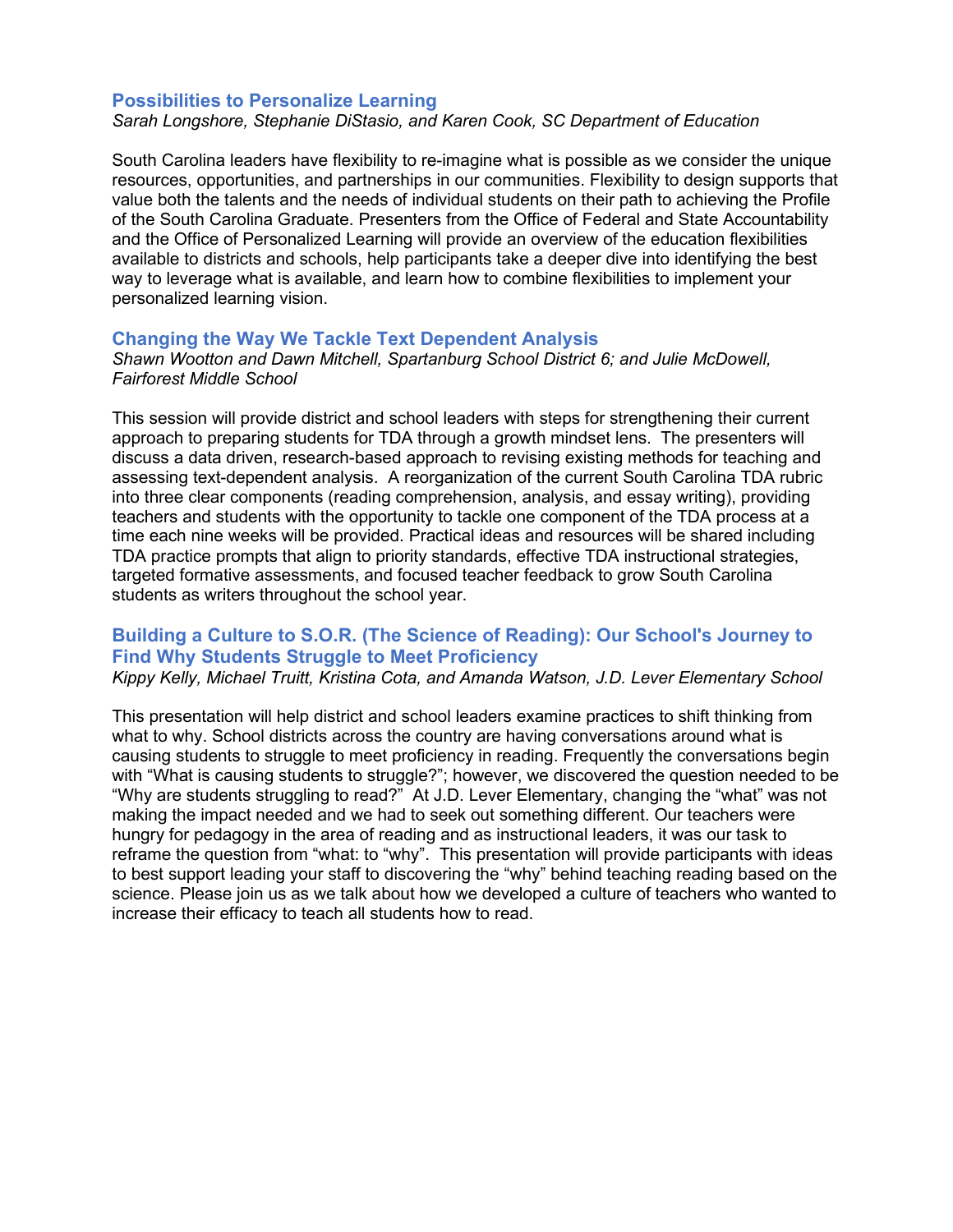## **Strengthening District and School Implementation of MTSS to Maximize Achievement for All Students**

*Quincie Moore and Taylor Seale, SC Department of Education*

As we enter the fourth year of statewide MTSS implementation, districts and schools are working to re-examine core processes and programs to best meet the changing needs of all SC students. This session will provide district and school leaders with steps for reviewing current MTSS processes and using current data to adjust and strengthen processes in the new year. The presenters will discuss current and potential legislation impacting MTSS, as well as the statewide direction for supporting MTSS implementation.

## **License to Coach: Implementing School Wide Coaching Cycles for Administrators and Instructional Coaches**

*Carlos Grant, Wade Hampton High School*

Looking for a way to improve student achievement in your school? Are your teachers frustrated with their current observation feedback? Are you looking to develop a more positive coaching culture in your building? By attending this session, you will discover one school's answer to these questions, as well as learn how the administrative team earned their license to coach. Through the collaborative efforts of the Instructional Coach and the Wade Hampton High School administrative team, a two year professional learning plan was developed that incorporates instructional coaching cycles and a school wide focus on rigor. The plan prioritizes developing the administrative team into instructional leaders who can confidently engage in coaching conversations with teachers. Participants in this session will discover how to create a vision for professional learning and coaching cycles that includes: a timeline of implementation, an observation schedule, an observation template, and training for administrators!

## **Pandemic Academic Recovery: Using Data to inform Instructional Design and Recapture Learning**

*Twanisha Garner, Carol O'Connor, Shane Bagwell, and Tara Simmons, Lonnie B. Nelson Elementary School*

Student achievement was significantly impacted as a result of COVID- 19. What are our next steps and where do we go from here in order to recapture learning? This session will explore how leadership at Lonnie B. Nelson Elementary School utilizes formative assessment data as a guide to restructure and redesign content in partnership with instructional coaches and teacher leaders. School-level administration and instructional designers utilize the ADDIE Model for Instructional Design: Analyze, Design, Development, Implement, and Evaluation, to create targeted and intensive instructional content based on the specific needs of the school and students. What are your school's immediate needs? What kind of content needs to be developed in order to meet these needs? What instructional leaders within your organization possess the available time and capacity required to draft, produce, and evaluate the content? How will the content be implemented and utilized with students? How will the attainment of student growth and initial goals be evaluated? Participants will engage in an authentic and applied review of how this process took place and will have the opportunity to interact with their own data to begin the process of considering next steps relative to their respective schools.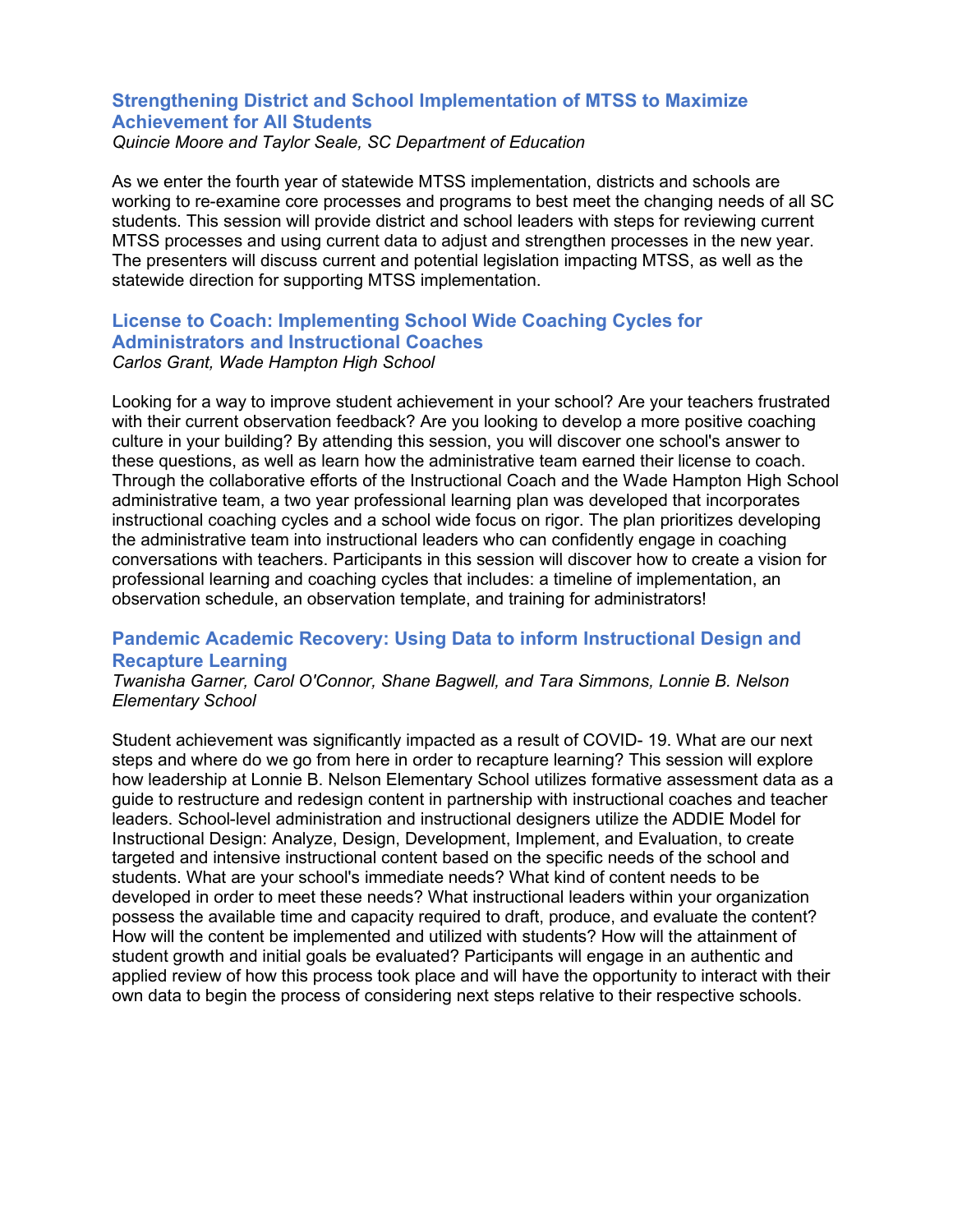## **Beyond Threat Assessment: Investigating and Decision-making for School and District Leaders**

*Alan Walters, Georgetown County School District*

School and district leaders are faced with difficult decisions when it comes to dealing with threats. How far should administrators go in conducting their investigations before convening a threat assessment team or contacting law enforcement? Should parents be notified? Should school be closed? Alan Walters, SCASA's District Level Administrator of the Year and Chair of the State Board of Education will present scenarios and options that administrators and decision-makers can use in making critical decisions, what to expect when working with law enforcement, and how to deal with the aftermath of a threat situation that has gone public.

## **Game Changer Session 9:45 a.m. – 10:45 a.m.**

## **Beyond Self-Care: School Mental Health for Faculty and Staff**

*Chris Haines, MS, LPC, Greater Greenville Mental Health Center*

Addressing the mental health needs of adults who work in our schools is necessary for delivering both high quality education and for establishing a healthy school climate. Faculty and staff are experiencing greater stressors than ever, and addressing their mental health needs with practical strategies is vital. This session will help school leaders to identify the stressors affecting faculty and staff, to understand the impact of those stressors on school climate and employee retention, and to develop strategies that support the mental health needs of faculty and staff. Participants will learn about brain states, self-care strategies that maintain mental health, and strategies for creating a community of care that supports the mental health of employees, especially during times of stress. This session will include both didactic information and practical strategies that school leaders could implement immediately.

## **Breakout Sessions 9:45 a.m. – 10:45 a.m.**

### **Success for Students with Sensory Loss**

*Sarah Davis, Cedar Springs Academy at SCSDB and Leslie Borton, South Carolina School for the Blind*

As educators, we learn to teach with the end in mind. We want to see our students live independent, successful lives. How does that look for students with sensory loss? Are they able to be self-sufficient in today's world? Academics, Accessibility, Advocacy, and Acceptance play a key role in helping students with sensory loss live up to their potential. Academics: Navigate a student's IEP who has a sensory loss and discover the unique ways they access the curriculum, technology, and their educational environment. Also, how does the Expanded Core Curriculum impact the student's education? Accessibility: What technology will students with sensory loss need, how do they get it, and how is it implemented? Advocacy: How do we teach our students with sensory loss to express their needs? Acceptance: Will students have to advocate for buyin from their teachers or peers, or do we truly believe they are capable? Do they believe in themselves? These students can experience as much success as same-age peers starting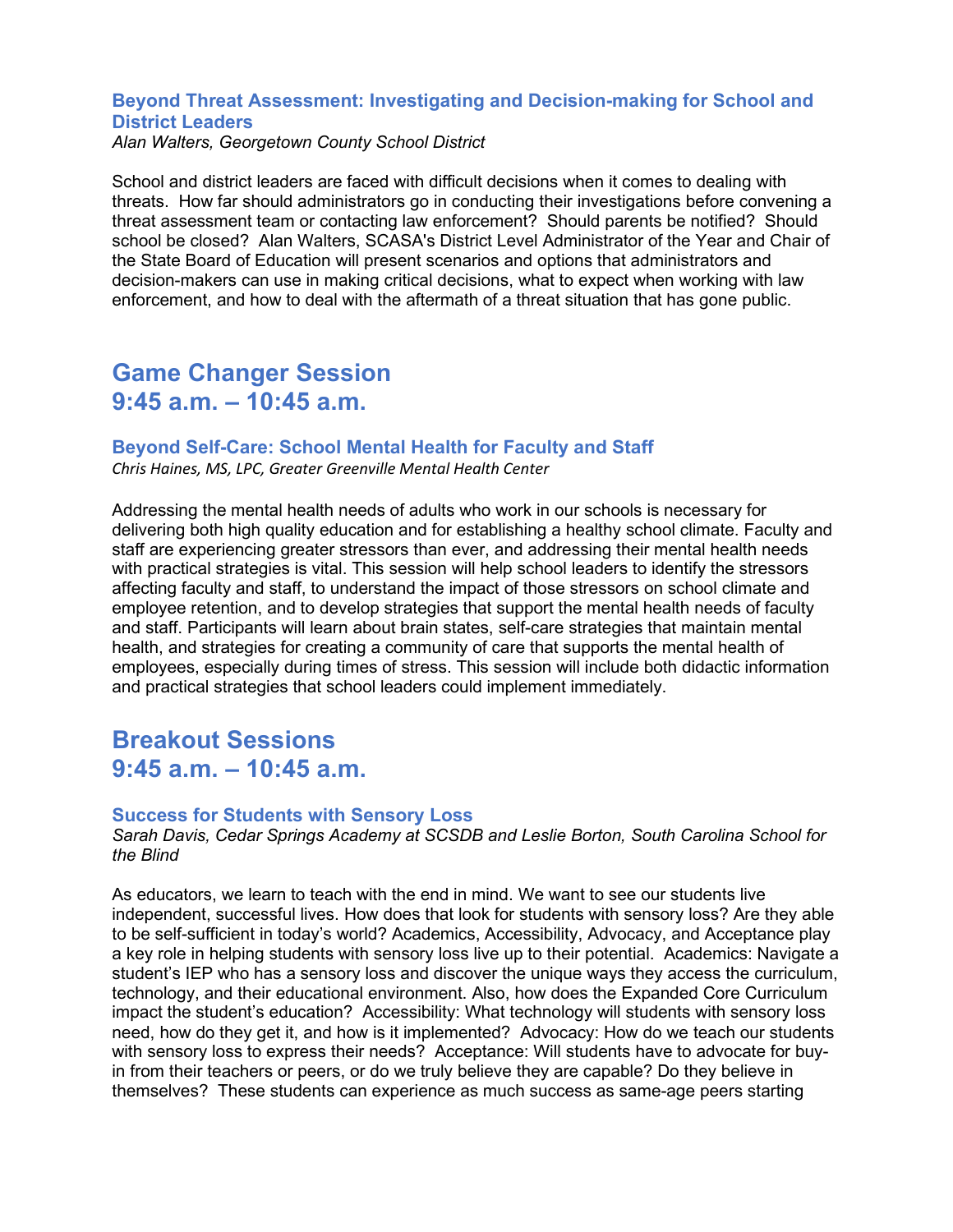from a young age but need additional support to achieve equitable outcomes. Understanding the difference between support and enabling is key to helping our students gain independence in their community.

## **Not An Additional To Do; An Updated Teaching Learning Resource - The Instruction Hub**

*Lee D'Andrea and Betsy, Masters, SC Department of Education*

Whether using face-to-face or virtual delivery, the teaching and learning environment tools and resources are evolving. A Learning Management System and a Learning Object Repository (we call the SC LOR - Instruction Hub) are key components. See how your school or district can plan, search and build lessons and units; saving time for teachers and providing personalized learning for students.

## **It's Personal in Lexington Three: A Systematic Approach to Personalized Learning**

*Sonya Bryant, Batesburg-Leesville High School; Matthew Velasquez, Batesburg-Leesville Elementary School; Charlene High, Batesburg-Leesville Primary School; and Sharah Clark, Batesburg-Leesville Middle School*

Join us as we share our journey of implementing personalized learning system-wide in Lexington School District Three. We will share how we have worked to become a Lighthouse District for the Office of Personalized Learning. In this session you will gain practical ideas on how to implement personalized learning K-12 through classroom practices that lead to content mastery and learning progressions.

## **Beyond PowerPoints and Videos: Interactive Emergency Training for School Personnel**

*Rich Todd, York School District Four and Sam Blankenship, Fort Mill Police Department*

School administrators and staff members must be prepared to respond to emergencies that may arise during the school day. Training often includes generic PowerPoint or video presentations that cover topics only in general terms and do not focus on district- or school-specific response plans. This session focuses on low- or no-cost interactive training methods and includes discussion of the importance of training, development of training plans, coordination with training partners, and the training process itself. This session provides examples of interactive training activities conducted for school administrators and staff members.

## **Is There an Early Literacy Crisis? NWEA Shares the Roots of the Literacy Crisis and Best Ways to Close Gaps in Literacy**

*Michelle Carter, Andy Guidici, and Sylvia St. Cyr, NWEA*

In this session, NWEA will discuss the roots of the literacy crisis and strategies for helping early readers catch up as we close gaps in literacy equity and access. We will also share an introduction to MAP Reading Fluency w/Dyslexia Screener; an adaptive universal screening and progress monitoring assessment for grades pre-K to 5.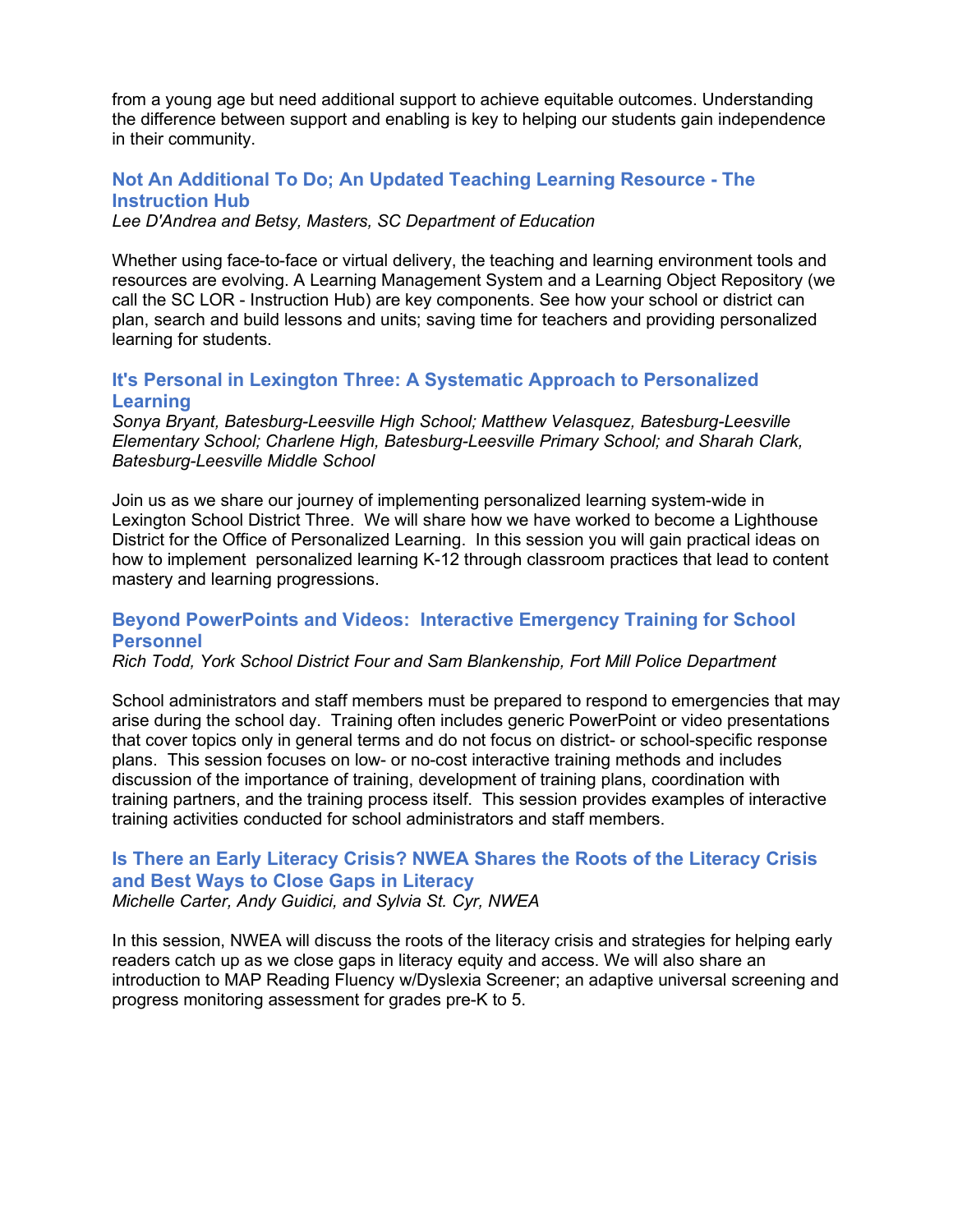## **Hear Ye, Hear Ye: The Most Up-to-Date News on Content Standards Implementation and Assessment Timeline**

*David Mathis and Christina Melton, SC Department of Education*

## **Leading Learning Walks and Instructional Rounds in Your District** *Charlotte McDavid, Greenville County Schools*

Learning is visible! In order to identify exemplars, bright spots, or even barriers to student learning, you have to visit classrooms. Protocols for leading learning walks and instructional rounds help district administrators provide valuable feedback to principals, school leadership teams, and teachers.

#### **The South Carolina Retirement System, The Retirement Puzzle** *Lee Wilson, Horace Mann*

Join us to discuss the best steps to weather a tumultuous market.

#### **K to Career: Beginning with the End in Mind**

*Bryce Myers and Ryan Panter, Lexington Technology Center*

When we think about education, what questions are we asking our students? Are we encouraging students to travel an unneeded pathway to reach a systematic goal or the goal that is in the best interest of the student? There are multiple pathways for students to reach their career goals and not all routes are beneficial. Yes, we want students to go to a traditional college, if that fits their career goals, but a student may also choose technical college, certification programs, the military, on-the-job training, apprenticeships, virtual education, or other options. To help students make informed, data driven decisions for their futures, as educators, we need to begin with the end in mind.

## **Utilizing a Teacher Retention Program as a Recruitment Tool - An Innovative Partnership**

*Megan Carrero, Fulmer Middle School; Kevin Smoak, Lexington School District Two; Cindy Van Buren, University of South Carolina College of Education; Ashlee Lewis, Research Evaluation and Measurement Center; Nicole Skeen, University of South Carolina College of Education*

A teacher retention program as a tool for recruitment? Absolutely! Come discover how one South Carolina school district is targeting teacher retention through a partnership with the innovative Carolina Teacher Induction Program (CarolinaTIP) and how one principal is capitalizing on this partnership to enhance recruiting at the school level. This session will highlight how the district, school, and CarolinaTIP work together to provide comprehensive support for new teachers and how this approach is positively impacting both teacher retention and recruitment. Attendees will have the opportunity to network with other leaders involved in recruitment and retention, sharing best practices with leaders throughout the state. On hand for conversation and questions will be the district's Coordinator for Evaluation and Effectiveness and National School to Watch principal. Also engaging in the conversation will be the Assistant Dean for Partnerships, the program's lead evaluator, and the University Induction Coordinator for CarolinaTIP from the University of South Carolina's College of Education.

In 2019, CarolinaTIP was named the most promising practice for education in South Carolina when named the winner of the Dick and Tunky Riley WhatWorksSC Award for Excellence.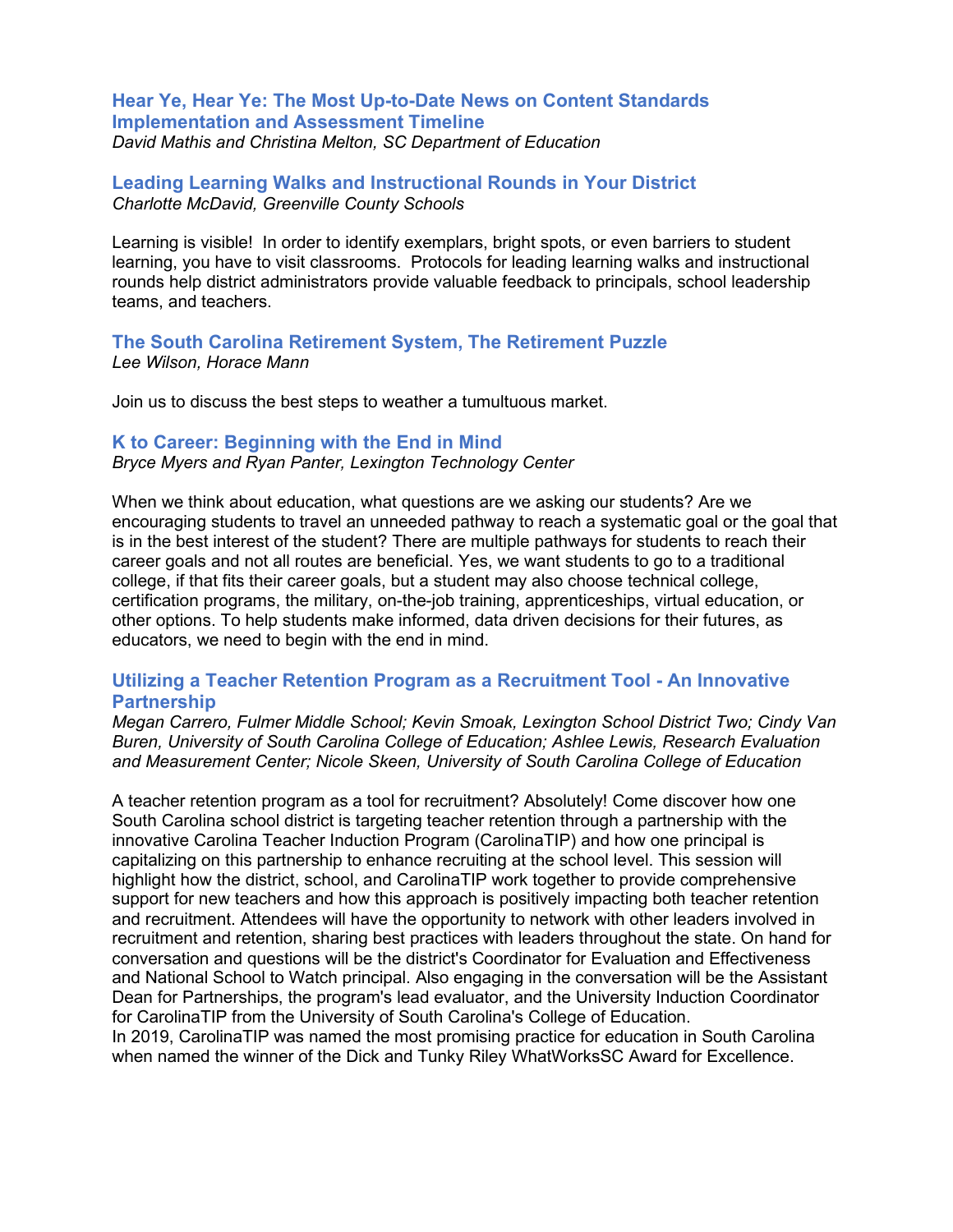# **Breakout Sessions 11:45 a.m. – 12:15 p.m.**

**From Arts Opportunity into Arts Excellence: Rebuilding Programs Post-COVID** *Matthew Wofford, Spartanburg School District Five*

How do we provide more than just opportunities in the arts for our students? We are fortunate in South Carolina to have many schools providing arts opportunities and there is no denying the amazing benefits arts experiences have on students. These benefits are compounded when students are part of excellent arts programs. How do you move district or school-level arts programs into excellence? How can this be done in a Post-Covid rebuild? In this presentation, Matthew Wofford, Fine Arts Director for Spartanburg District Five, will show you steps district and school leaders can take to empower and support arts teachers as they lead their programs back from COVID and move from providing opportunity into providing excellence.

## **2022-23 Palmetto's Finest Award Process Overview**

*Penny Atkinson, Palmetto's Finest Committee Chairman* 

This session will be an overview on the 2022-23 Palmetto's Finest Award process to include a review of the application, site visits, and best practices.

#### **Maintaining Community Connections in a COVID-19 World** *Mackenzie Taylor, Ashley Atkinson, and Angie Rye, Lexington School District Three*

As leaders in the K12 world, we all know and understand the depths of immense change that have been forced upon the educational sphere as a result of the ongoing COVID-19 pandemic. Perhaps one of the biggest challenges facing schools and districts now is how to engage parents and guardians in the academic process while at the same time, following recommendations for limited school visitors, social distancing and other COVID-related guidelines. In Lexington County School District Three, such difficulties have allowed administrators to push beyond the barriers to come up with creative solutions that keep families involved in learning during what could arguably be one of the most critical times ever in terms of the need for parental and community support. In this session, you will learn how Lexington Three has leaned on old-fashioned relationship building, creative event planning and the power of technology to ensure that all Panther families are connected.

## **Your Secret Weapon for Success: Promoting Literacy in Secondary Schools** *Seth Young and Tamara Cox, Wren High School*

Wren High School Principal, Dr. Seth Young, and Librarian, Tamara Cox, discuss how to foster a successful partnership between the librarian, administration, and the faculty in order to promote literacy in a high school setting. Strong literacy skills are the foundation for student achievement, yet it can be a struggle to promote reading in the secondary school setting. When the administration and school librarian team up many of those challenges can be overcome. Join us as we share ways that we have created a reading culture in our school along with a culture of collaboration between teachers to work together in order to meet academic goals and the needs of our students.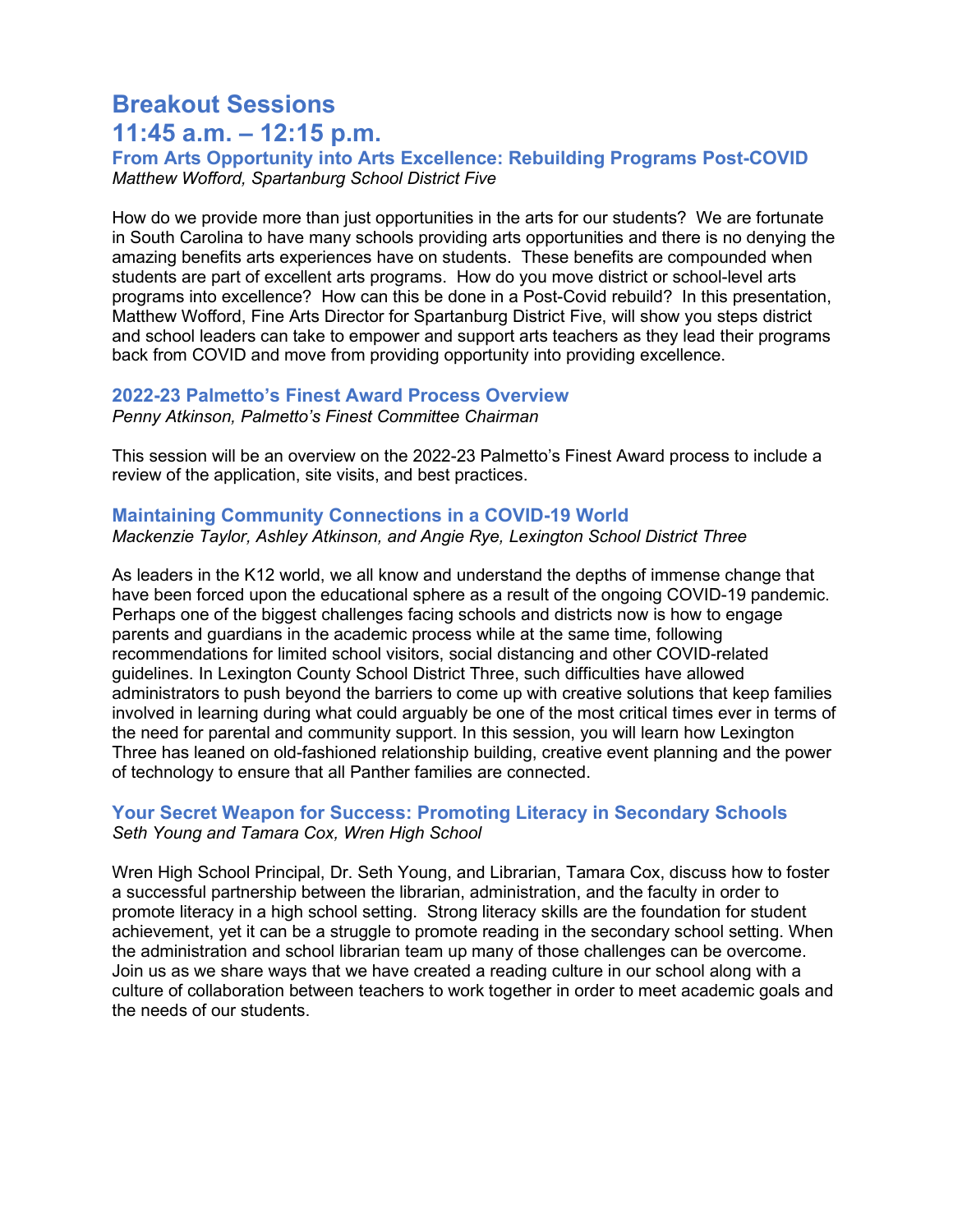#### **Intervention: From Tears to Tiers**

*Allyson Long, Brooke Smith, Tabatha Younts, Heather Shuler, and Brittany Zaremba, Belvedere Elementary School*

Using a team approach, learn how the School Leadership Team at Belvedere Elementary leveraged their "why," stopped the tears over achievement gaps and got to work serving more students with research based methods to achieve accelerated growth! Further, discover the ways that intervention was used to not only reach our struggling learners but also to increase the number of students state identified for our gifted and talented program. Also, hear how this level of intentional and systematic support led to increased staff morale.

#### **MTSS in High School-Making Magic Happen**

*Rhonda Gregory, Mary Nell Anthony, and Jeff Taylor, Greenville Technical Charter High School*

MTSS isn't just for elementary students. Layers of support are necessary for high school students, too! At GTCHS, learn how we give students what they need to be successful through a unique approach to scheduling which allows for all teachers to offer daily office hours (at least one hour) and still leave before 4:00! Learn how a daily advisory period, built into the master schedule with advisors who "loop" with students, is essential for student success. Finally, learn how early dismissal on Friday (2:15) allows for a weekly "student work session" that holds students accountable for missing work, as well provides a space for students to show mastery on a previously failed assessment.

### **Mindfulness & Trauma Impact of COVID-19**

*Allen Pope, Orangeburg County Schools*

This session will explore the relevance of Mindfulness and the Trauma Impact of COIVD-19 Pandemic. Mindfulness is a mental state achieved by focusing one's awareness on the present moment, while calmly acknowledging and accepting feelings, thoughts, and bodily sensations, used as a therapeutic technique. COVID-19 abruptly affected student's learning over the past two school years, which impacted their social emotional well-being and academic achievement. Research shows emotional distress and fear can cause trauma in children and adults. The purpose of this presentation is to provide educators with skills and strategies to support student's social emotional needs in all learning environments.

#### **The First Five Years Matter**

*Rhonda Wiley, Richland County School District One; Cassandra Legette, ThriveRichland; Janet Campbell, Burnside Elementary School; Kimberly Johnson, Office of School Readiness and Prekindergarten Programs*

Pediatricians and child development specialist have known for years that a child's environment before and after birth plays a significant role in the child's brain development. Negative early experiences such as neglect, poverty and stress. This session will explore one district's attempt at increasing school readiness for its future young scholars through parent education and engagement, providing opportunities for exposure, and early intervention.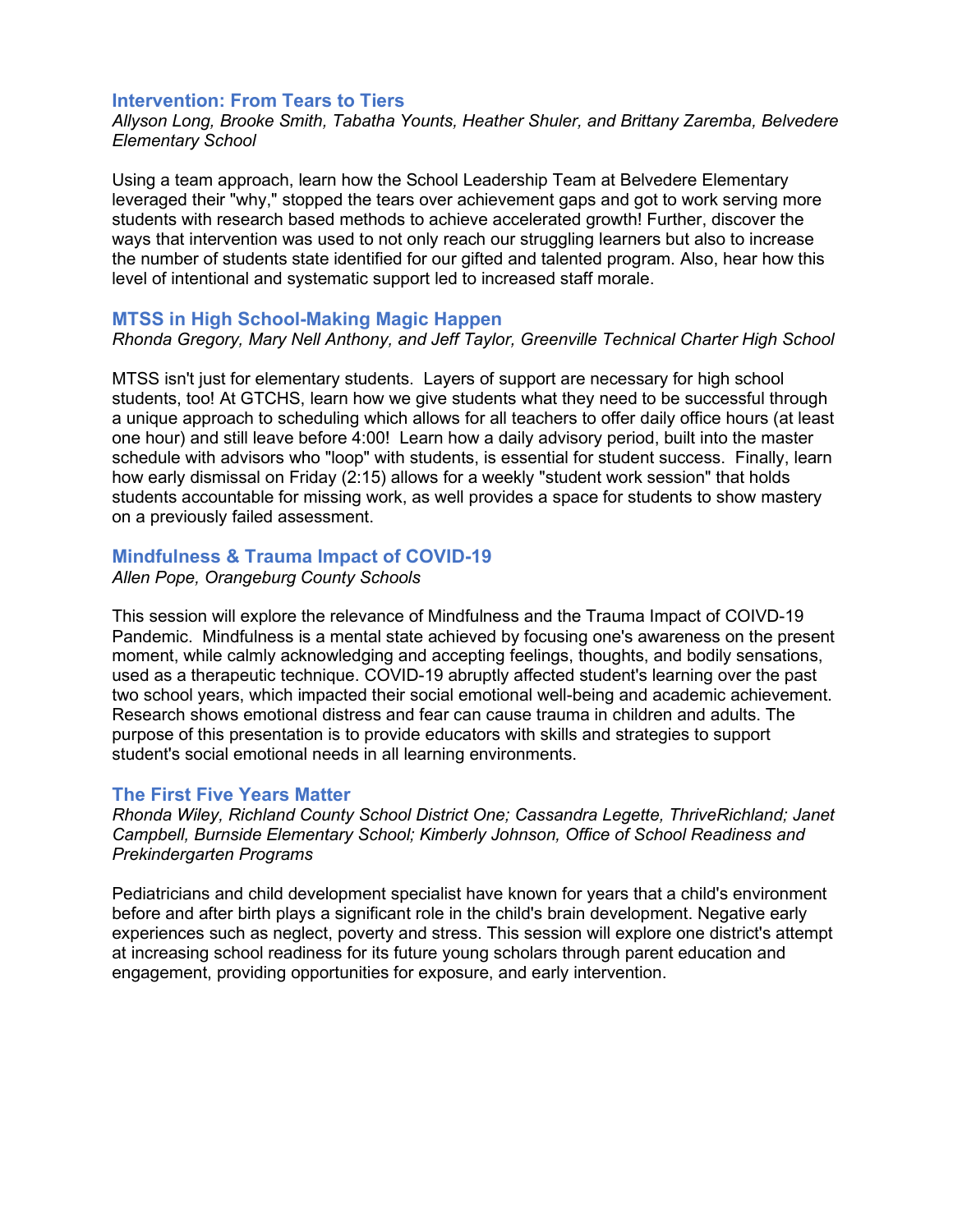## **Bridging the Gap between Students' Social Emotional Needs and Academic Achievement**

*Yvonne Commodore, Florence County School District 3*

Many school leaders are exerting much effort ensuring that teachers are teaching and students are learning. However, results on the school's report cards often does not often reflect the schools' efforts to advance students academically. Research indicates, that when social and emotional learning is implemented school-wide, students significantly improved academic performance on standardized tests (CASEL, 2018). the presenter will share data, interventions, and hybrid group activities that will facilitate self-awareness, social-awareness, responsible decision-making, self-management, relationship skills amongst stakeholders. The implementation of district-wide and school-wide social emotional learning is making a difference in Florence School District Three. The presenter will share the nuts and bolts of the implementation and ongoing assessment of our district's SEL process. Participants will: (1) gain knowledge of district-wide/school-wide SEL implementation and ongoing assessment process; (2) participate in hybrid SEL group activities; (3) review school data; (4) review strategies and interventions for working with at-risk students; (5) gain knowledge on how to address student's mental health challenges.

## **There're Not Enough Hours in the Day! Balancing Well-Being for Teachers and Staff**

#### *Becky Dukes, Allendale County Schools*

"There aren't enough hours in the Day!" "I just can't do one more thing!" Have you or your teachers/staff ever said those words? Educator Turnover is at an all-time high and educators are feeling overwhelmed by the weight of the pressures facing our profession. This session will share practical strategies, experience activities, and tools that all leaders can use to help your teachers and staff balance well-being and improve overall outlook on their professional and personal lives.

### **Creating Cultures of Community, Collaboration, and Coaching** *Matthew Irvin and Lindsey Beam, Fountain Inn High School*

Fountain Inn High School's culture started long before the first student or teacher walked into the building. In fact, it started before the building was even finished. Presenters will share the story of using social media to create a culture and perception for the community before the school even existed. They will also share how they used student voice and teacher voice to cultivate the culture once the school doors opened. Presenters will discuss how students, teachers, and community members were involved to build the culture. Whether building a culture and community from scratch or creating a new culture in an existing building, participants should be able to take away ideas and strategies to build a strong and positive culture.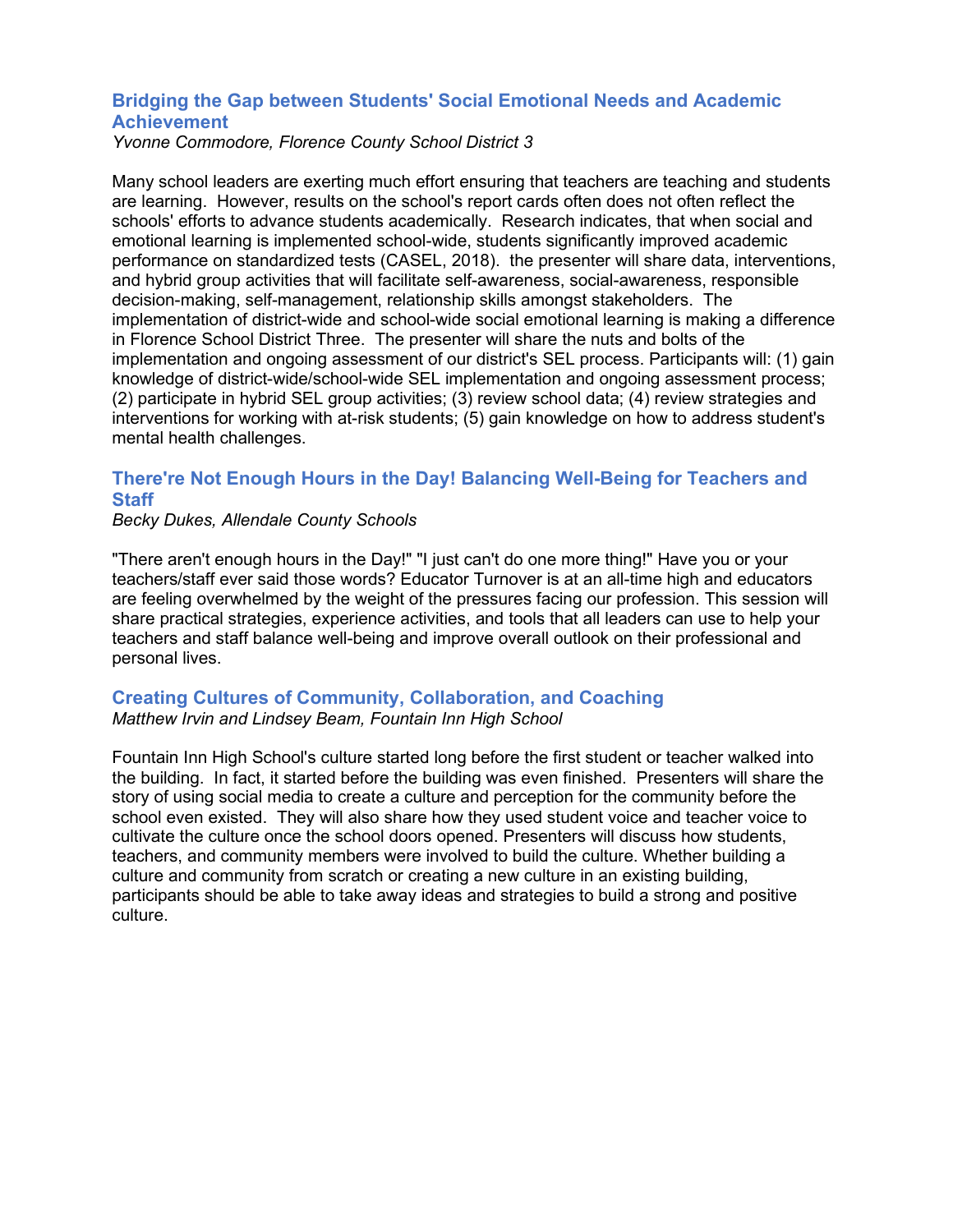#### **LEAD with LOVE**

*Beth White and Matia Goodwin, Camden Elementary School* 

Principals and Assistant Principals have so much on their plates each school year and sometimes it's hard to remember the little things to keep our faculty and staff energized, happy, and motivated. The Camden Elementary School administration team created a plan to "Lead with Love" and promote positive change. You will leave this presentation with simple, inexpensive ideas that you can go back and share with your teachers and staff. Ideas that not only involve principals but community stakeholders as well. It is important for administrators to lead teachers and staff with positivity to maintain a healthy and happy school environment. Administrators will leave this session filled with ideas, make and take projects, and a heart ready to lead with love.

#### **Healthy, Happy Principal Hacks**

*Matia Goodwin, Camden Elementary School; Harriet Boykin-Garity, Blaney Elementary School; and Melinda Johnson, Doby's Mill Elementary School*

In this session you will learn some time saving hacks to improve your health and fitness while juggling a busy principal/administrator schedule even during Covid. We will share healthy recipe ideas, strategies about maintaining a work/life balance, and ways to incorporate an exercise routine into your busy schedule. We are excited to share some of our favorite Hacks with you. Join us on our journey to be Healthy, Happy Principals!

## **Exhibitor Showcase 12:30 p.m. – 1:00 p.m.**

**What's New with SIOP®** *Savvas Learning*

As the only authorized provider (by the SIOP® authors) of SIOP® training, Savvas Learning (formerly Pearson K-12) will present several new SIOP® offerings and information which should be of interest to anyone familiar with Sheltered Instruction. Topics covered will include new Virtual Trainings which allow teachers self-study, and not have to leave the classroom for training, new SIOP® courses, opportunities for graduate college credit for completion of SIOP training, at a very affordable rate, and an exploration of free resources available from the SIOP® authors. Come see how SIOP® is more flexible, impactful, and more affordable to implement in your district.

#### **High Dosage Tutoring to Accelerate Instruction** *iStation*

Research has shown that High Dosage Tutoring (HDT) can produce immense learning gains for students, including those that are most at-risk academically. Come learn how school districts are leveraging this to: increase student learning; increase achievement for students from low income families; and improve student learning outcomes.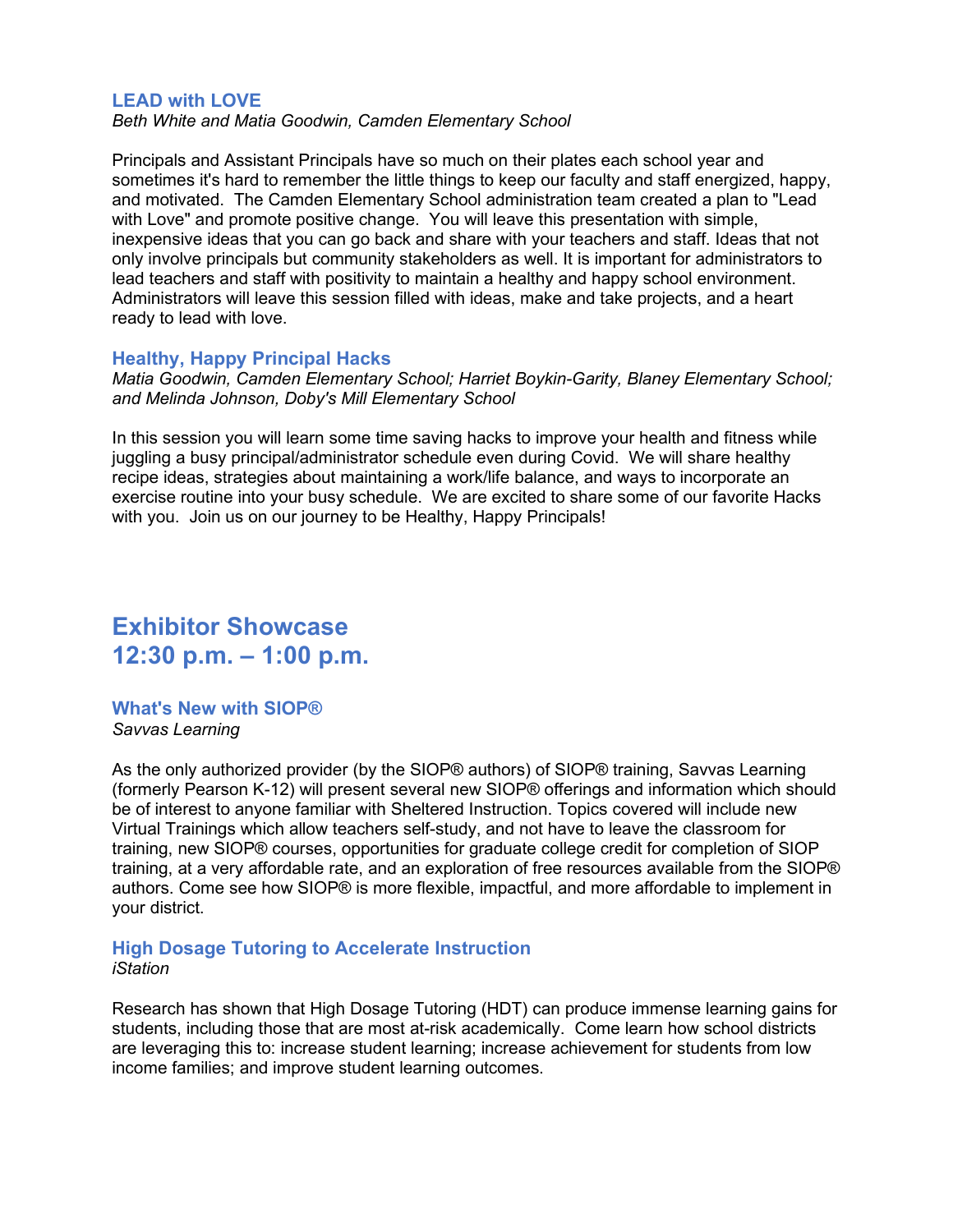## **Dispelling the Myths of Online Learning;** *Pearson*

Virtual education was not created as a result of the pandemic; rather, the pandemic prioritized the demand and moved it to the forefront of education. Before Covid, Pearson was educating hundreds of thousands of students online. Even as things begin to calm, students remain enrolled in our online programs. Virtual education continues to be a viable, necessary option for many. We recognize that there are many questions and thoughts around virtual learning. Pearson is here to tackle the myths to online learning and reveal the truth behind implementing a rigorous, engaging, and successful online learning platform.

## **The Science of Reading + Child-friendly Instruction = Closing the Reading Gap!** *Letterland*

Hear how a rural, high poverty school improved reading scores using the science of reading! Join this session to learn how to systematically help students build the skills they need to close the achievement gap through multi-sensory, explicit phonics instruction. Multi-year MAP and DRA data will be shared, as well as child-friendly and research-based games and strategies to boost foundational reading skills in your classroom now. Come prepared to sing, play, and imagine as we set off on this journey to Letterland!

#### **Using Data to Identify Change and Improve Student Outcomes―Best Practices from Fort Mill School District** *Renaissance*

Educators need tools to identify equity gaps and monitor unfinished learning, as well as measure and celebrate improved student outcomes. Hear your peer Matt Rohring share how Fort Mill School District has integrated key data sources to better identify district challenges, track progress, and accelerate success for all learners. 1) Explore the relationships between multiple data sources (e.g. attendance, discipline, grades, assessments, practice, and more); 2) Easily compare performance between subgroups; 3) Identify root causes of achievement gaps; 4) Compare standards and domain mastery across years and subgroups; 5) Identify at-risk students in need of additional support; 6) Celebrate improvements in student performance across various metrics.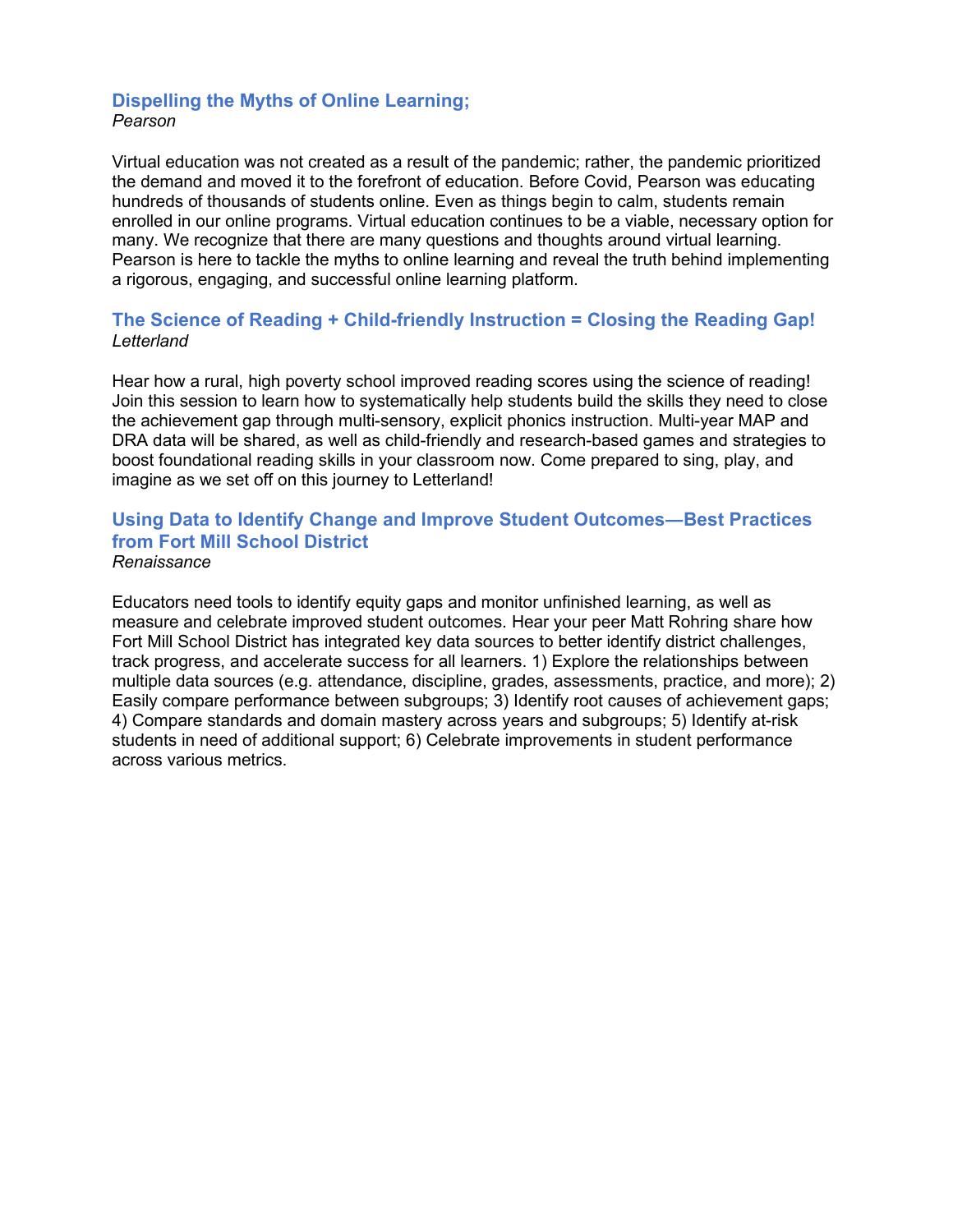# **Game Changer Session 1:15 p.m. – 2:15 p.m.**

#### **Rallying Support: How to cultivate allies and strengthen partnerships during times that try our souls.**  *Jamie Vollmer*

Praised as both practical and energizing, this session presents a series of no-cost steps that any district can take to engage the public—an increasingly misinformed and fractious group. Jamie explains why public trust is both public education's most precious resource and a prerequisite for meaningful progress. He describes how teachers, administrators, and board members can change – for the better – the way the people of their communities think and act toward their schools. He reviews The Five S's: his field-tested program to help certified and classified staff inspire their families, friends, and acquaintances to rally around their schools. Jamie provides every audience member with a copy of his powerful poster, The Ever-Increasing Burden on America's Public Schools: 120 years of mandates. And he shows how to use this tool to "tell the story" of public education's remarkable success. He makes the case that everyone in the community benefits when they support their local schools.

# **Breakout Sessions 1:15 p.m. – 2:15 p.m.**

## **New Special Education Directors: What are you WADING for? Tips and Tricks to Stay Afloat.**

*Monica Tudder and Paige Elmore, Dorchester District 4*

This session will focus on strategies for new directors to help them stay organized, on top of timelines, and provide guidance on differentiating building level issues and special education issues as well as providing resources for ongoing support. Presenters include a second-year director and a veteran director to allow for varying perspectives.

#### **Sheltered Content Instruction for Multilingual Learners**

*Melissa Westbury, Leslie Pearre, Natalie DuRant, and Lee James, Horry County Schools*

Learn how one district with a student population over 45,000 develops and implements Sheltered Content Instruction. A plan where every core content teacher receives a combined total of 45 hours of professional development and coaching will be shared. Participants will get to preview aspects of Horry's first module, Creating a Positive Classroom Culture and those who attend this session will leave with a copy of Horry County's Sheltered Instruction Walkthrough Tool. Time will be allotted at the end of the session for Q&A.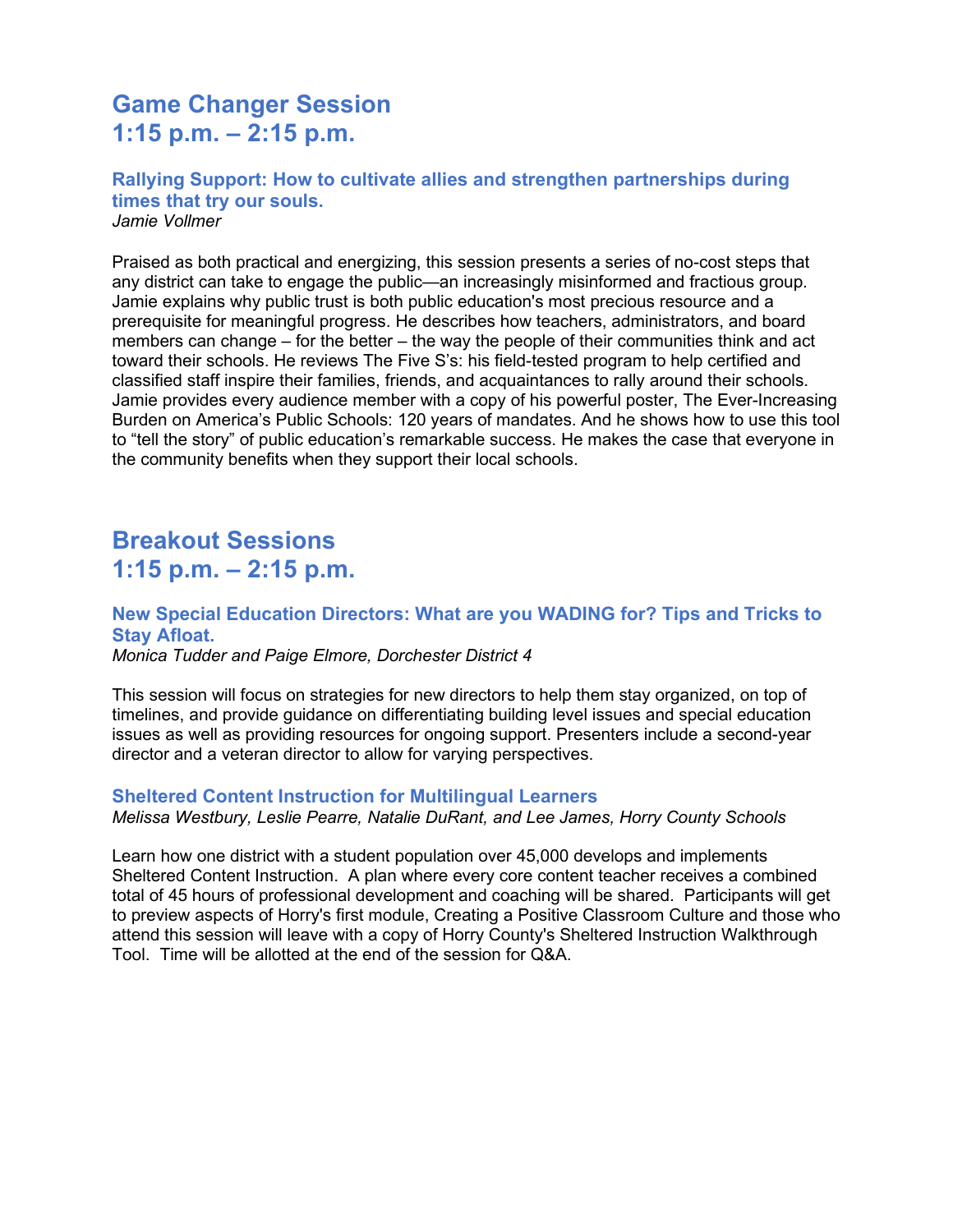# **Innovating through the Instruction Hub**

*Paige Mitchell, SC Department of Education*

Discover innovative ways the SC Instruction Hub (Learning Object Repository) has impacted classrooms across the state and learn ways to use the Instruction Hub for students and staff within your building. This will be a hands-on interactive session with tools that can be used immediately to enhance instruction face to face or virtually.

## **Consistency of Care: Collaboration, Communication, and Early Identification** *Rikki McCormick, Ashley Davies, and Meghan Trowbridge, SC Department of Education*

Trauma has become the buzzword since Spring 2020, but with little evidence-based and best practices being what is chosen to help mitigate the effects of trauma. Trauma and its effects have been studied since the 1970s with Vietnam War veterans, while the original ACE study of the 1990s have been the foundation of how trauma and brain science help predict behavior, and provide strategies to help with challenging behaviors. Handle With Care, created in WV in the early 2010s, has been used to provide a consistency of care among law enforcement and first responders, schools, and school- and community-based mental health to help mitigate the effects of trauma on our littlest learners and is now in South Carolina! The P4 Project: Palmetto Pyramid Police Partnership brought HWC to South Carolina, and with SC being a Pyramid State, created a model of best practice to provide the environment and structure optimal for behavior and learning. Through this presentation, participants will learn (or review!) trauma, brain science, behavior, and Handle With Care, but also how to implement HWC and why this is the next best step in working with all students to have better social-emotional, behavior, and academic outcomes.

## **Transforming Beyond the Classroom: The Golden Circle for School Leadership** *Era Roberts, Batesburg-Leesville High School*

Join this session to explore how the Golden Circle mindset can be applied as an assistant principal to support school transformation. The why: A culture shift at Batesburg-Leesville High School. The how: Instructional and system design choices aligned to innovation and development. The what: Increased access and automation for shifting the burden of ownership.

## **CarolinaCAP: Spurring Innovation Through Collaboration**

*Tria Grant and Renee Chase, University of South Carolina; and LaToya Adams, Barnwell School District 29*

The Carolina Collaborative for Alternative Preparation (CarolinaCAP) is a partnership among the University of South Carolina, the Center for Teaching Quality, Voorhees College, and partner school districts. Driven by the goal to meet the needs of South Carolina rural school districts, CarolinaCAP provides an innovative, high-quality alternative certification pathway for those interested in teaching. This session will highlight the impact of personalized learning through micro-credentials, individualized support via trained coaches, and true collaboration on recruitment and retention in SC rural school districts. Participants will have the opportunity to learn more about CarolinaCAP from the perspective of district partners, candidates, coaches, and the CarolinaCAP team.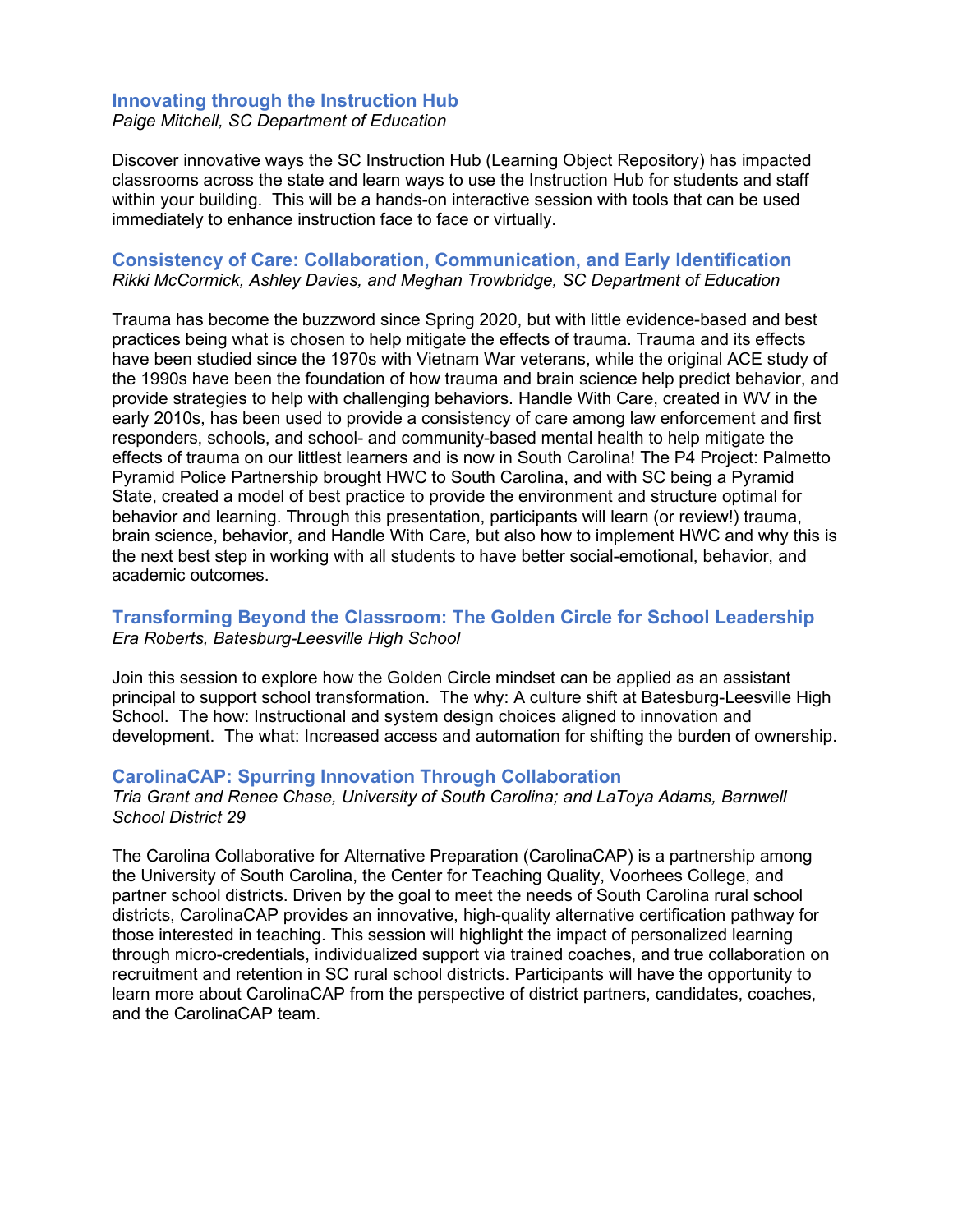## **Bridging the Gaps in Communication: Accurate and Actionable Communication Strategies that Lead to Increased Engagement and Participation from Parents and the Community**

*Stewart Lee, Dylan McCullough, and Kathy Hipp, Anderson School District Three; Ashlea Hatcher, Starr Elementary School; and Meredith Dantzler, Iva Elementary School*

In this session you will learn how Anderson 3 plans, organizes, and executes communication strategies that both inform, as well as build, meaningful relationships with our various stakeholders. We will discuss how we effectively communicate with parents from the Classroom with a variety of methods; from the School level to parents and the community; and from the District in ways that not only reach the intended audience but also engage with them leading to meaningful and actionable outcomes. We will walk you through how to tailor communications based on platform, subject matter, and audience. In addition, we will discuss how our district individualizes communication to parents and stakeholders. These strategies will assist districts and schools in controlling the narrative while maximizing transparency. Our system is not product dependent, so no matter what tools you currently use, this session will give you valuable insight and tips to better plan your communication strategies.

#### **Growing Educational Leaders**

*Regina Eudy, J. L. Mann High School and Tina Bishop, Eastside High School*

We are experiencing a time in education where there are not enough quality personnel to fill the many vacancies we have in our schools. Recruiting and retaining teachers is a top priority in Greenville County School District. At our schools, we have taken a unique and intentional approach to mentoring our new teachers, providing support to veteran teachers and building leadership capacity for those who aspire to go into administrative roles. Join us to learn about six successful strategies we have used that are budget-friendly and highly adaptable to any school.

### **Math Recovery Plan**

*Tenika Evans and Eugene Bellamy, Jasper County School District; and Ingrid Scott, Hardeeville-Ridgeland Middle School*

The Math Recovery Plan was created to establish a strategic plan of action to improve math instruction and student achievement on math assessments. As a result of the Math Recovery Plan, we created a Math Teaching and Learning Framework that establishes a system of equity in mathematics instruction across the district. Creating the framework and recovery plan affords all teachers to have equal access to foundational instructional practices as well as teachers and instructional leaders speaking a common language to provide sound, effective math instruction. Additionally, the framework connects all the dots from federal, state, and district-level expectations.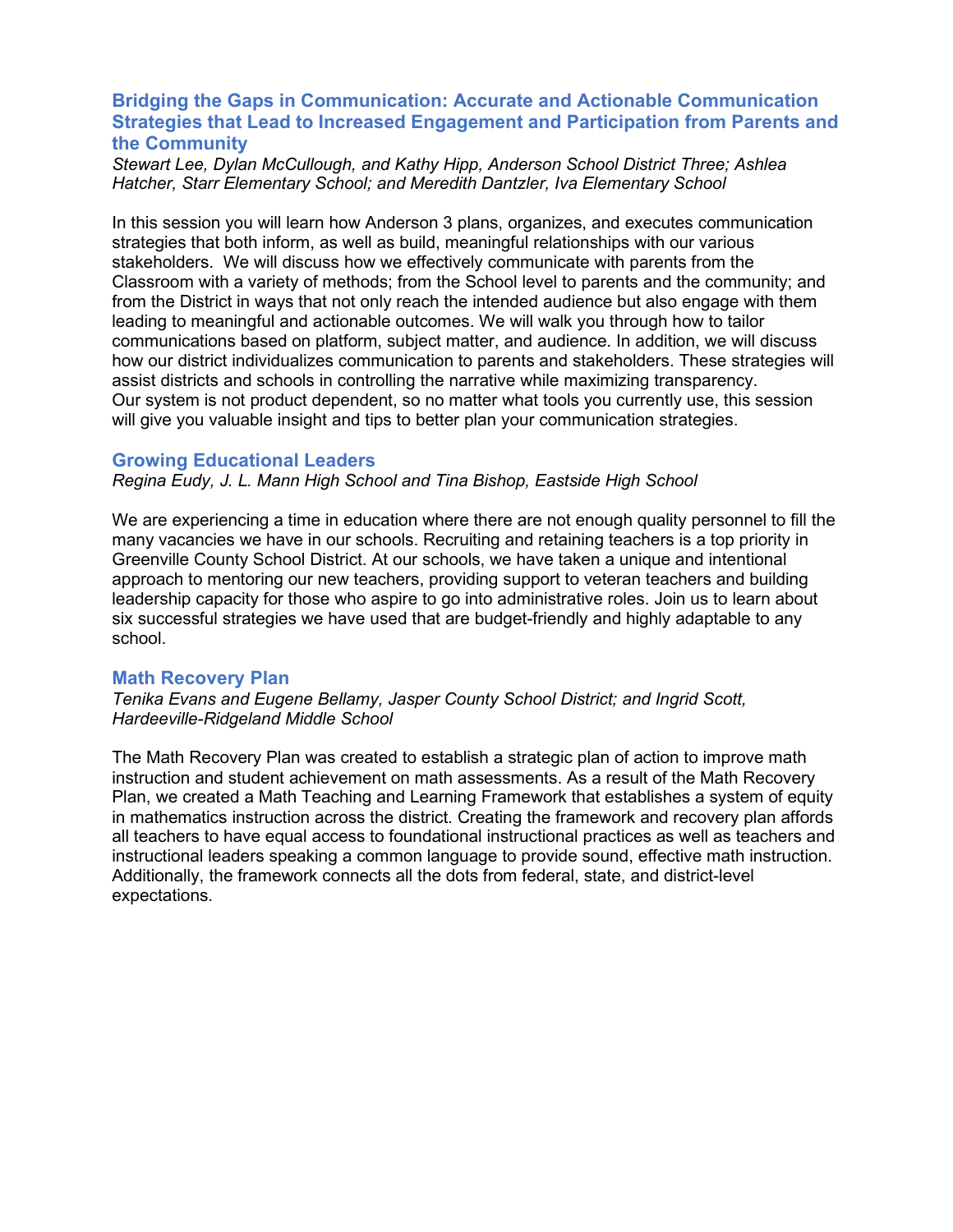## **Transform RTI/MTSS for a Successful New School Year**

*Deborah Greene, Joann Waltman, and Melissa Sinunu, Classworks*

Effective RTI/MTSS processes help make life easier for all stakeholders. And, for the new school year, simplifying your processes and providing clear communication to teachers is even more critical. Join our session to hear how our districts successfully evaluated and implemented consistent MTSS processes, even during recent years filled with lots of school disruptions. What lessons did we learn and how can we apply them this fall? Plus, hear how you can evaluate your current program and identify what needs to be improved or changed before the new school year. Leave with a rubric to evaluate your RTI score. We'll show you how to update and simplify your processes, including: Screening -- How to effectively use the data; high-quality reading and math interventions -- Use technology to make teachers' lives easier; progress Monitoring -- Uncomplicating your process; strong tier-one curriculum -- Use data to identify your weaknesses; SEL -- Where does it fit?

#### **Instant Ideas Session**

Each presenter shares their personal and professional passions for a total of 8 minutes. The following topics will be shared.

### **Increasing Student Attendance Through the Power of "Why"** *Tonya Addison, Sumter County Schools*

**Social Emotional Learning in the Preschool/Early Childhood Classroom** *Carol Anne Barnes, M. S. Bailey Child Development Center and Eddie Marshall, Laurens County School District 56*

**Accelerate Growth & Narrow the Gap in Primary and Elementary Math** *Tonyelle Thomas, Olanta Creative Arts and Science Magnet*

#### **Creating Equity Through Tier II Structures**

*Jeff Parks, Kyleigh Harrell, Michael Randall, and Ami Vaughn, Clinton Middle School*

#### **The Power of the Pivot - in CTE**

*Chris Dinkins, Empowerment & Enrichment Academy and Jovanda Dickerson-Patton, Chester County Career Center*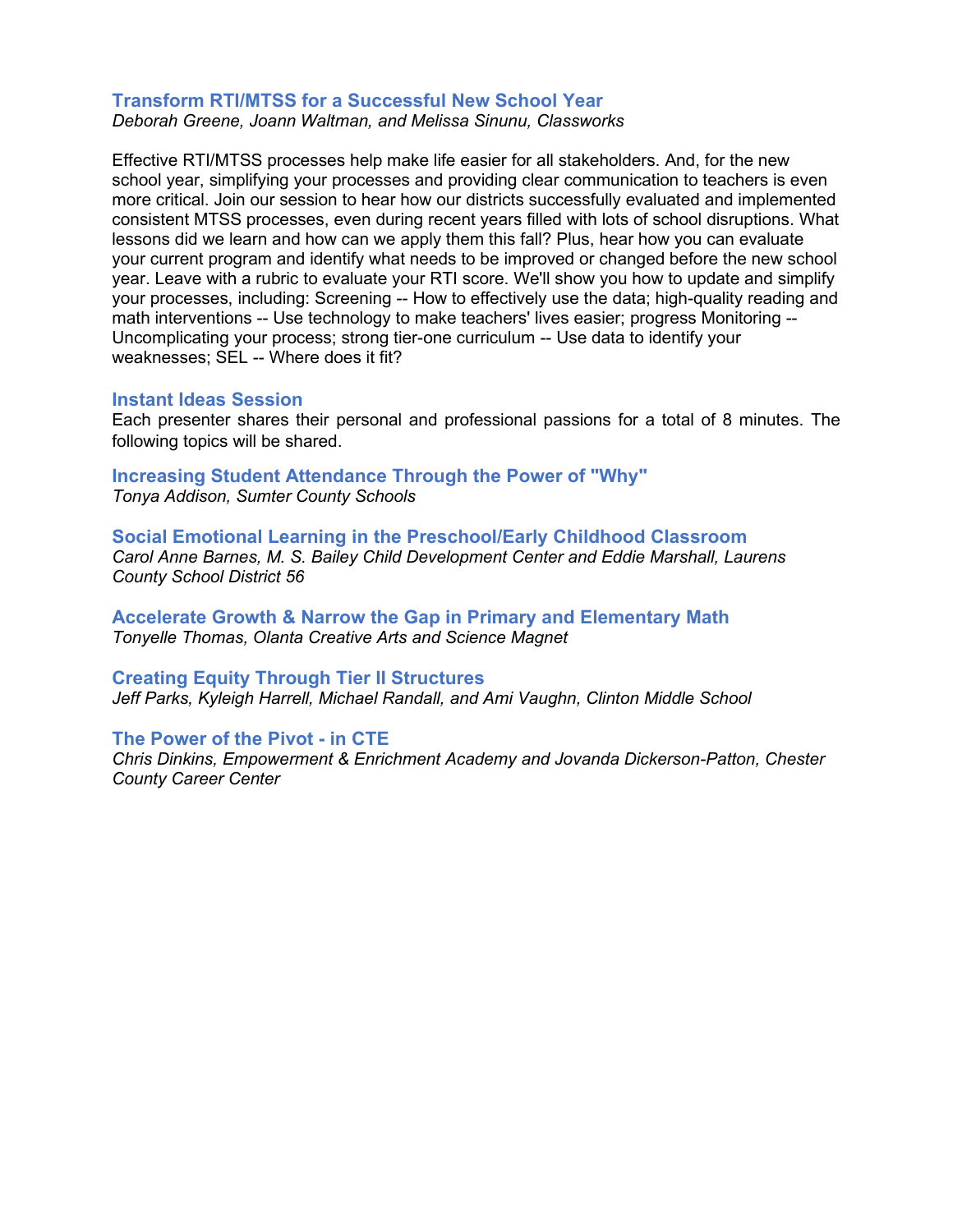## **Breakout Sessions 2:30 p.m. – 3:30 p.m.**

### **Consolidation Revelation**

*Angela Bain and Martin Wright, Clarendon School District 4*

In South Carolina's current climate of consolidation of small school districts, two superintendents who have experienced consolidation discuss topics that any district considering consolidation should be ready to tackle. Discussions of what to avoid and what to be sure to consider will be revealed in this interactive presentation from two professionals who have "been there and done that!"

## **Let's Talk About Sex(ual Harassment) and Title IX: What Are Your Obligations?** *Ashley Story, White & Story, LLC*

This presentation will cover the current state of Title IX - the ins and outs: how to conduct an investigation; various roles from A-Z; and what is incumbent upon all school personnel. In addition to Title IX sexual harassment, participants should gain an understanding of general sexual harassment that does not fall under Title IX and/or if an individual does not wish to file a Title IX complaint but wants an informal investigation pursuant to board policy.

## **The Village Effect: Strengthening Students' Resiliency and Wellbeing through Partnerships and Mentoring**

*Josh Patterson,Jeremy Murphy, and Antrina Harris, Sterling School*

Over the past few years, Sterling School has been recognized by state and national organizations, in part, for our commitment to strong partnerships and student mentoring opportunities. In 2019, Sterling School received South Carolina ASCD's Whole Child School Award. Of the 22 schools who applied, Sterling School was the sole recipient. In 2020, Sterling was recognized as a National PTA School of Excellence. More recently, in 2021, Sterling was awarded the Riley Institute at Furman University's VALUED Lives Award for School Excellence in Diversity. Strong partnerships with supportive community organizations and student mentoring opportunities are key to the success of realizing each student's full potential. Through collaborative efforts with local organizations and other internal and external partnerships, the leadership at Sterling works to provide students with various opportunities to ensure on-going, relational support. Through this session, the presenters will share examples of effective student support opportunities and programming that can be adapted according to your school's available resources and potential partnerships.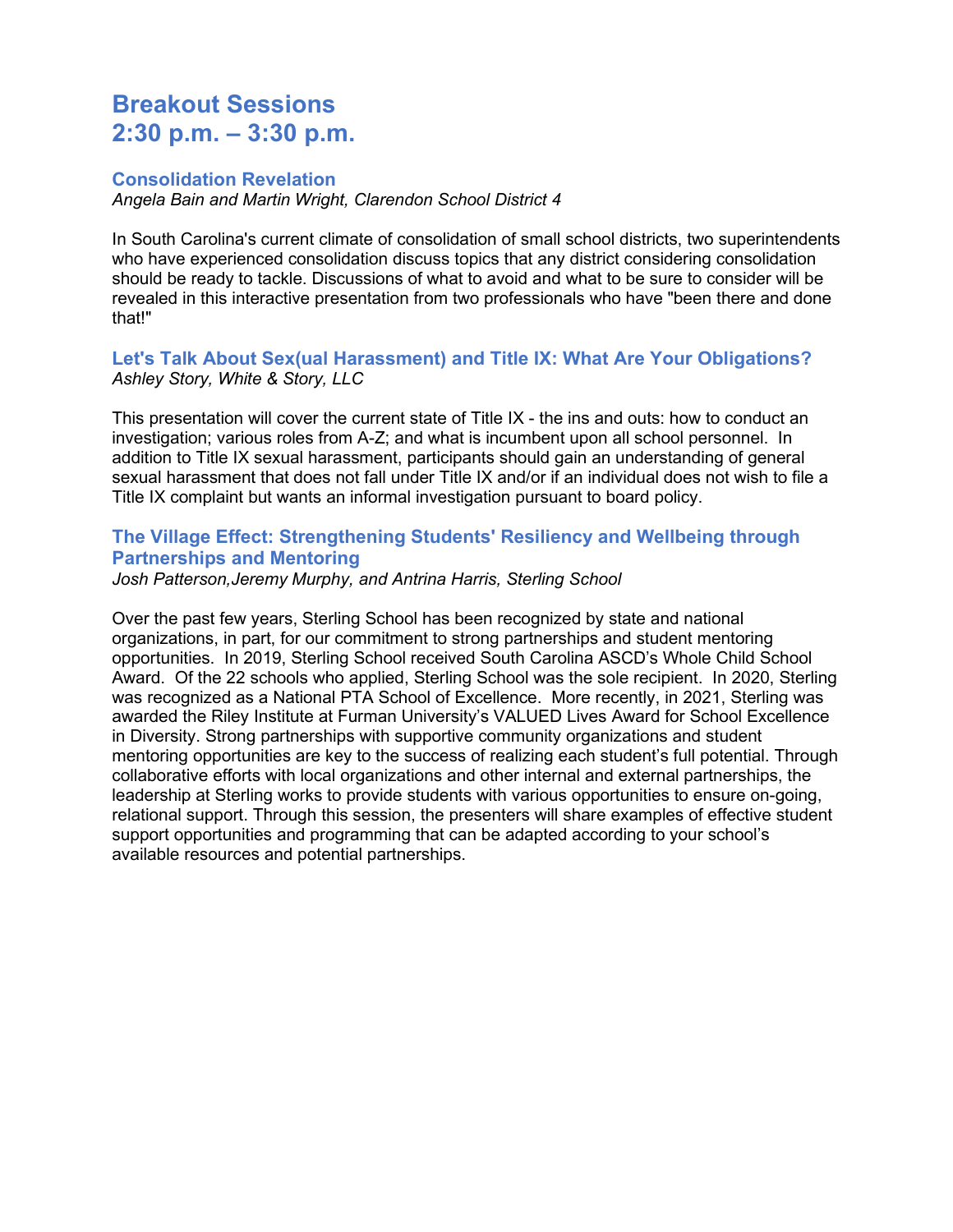#### **Plugging Your PLCs into Systematic Emergent Literacy Instruction** *Angela Compton, Lynn Kuykendall, and Wendy Burgess, SC Department of Education*

Children entering kindergarten and grade 1 vary greatly in their emergent literacy skills. Because preschool teachers set the foundation of literacy skills related to school readiness, one way to address those gaps is to build teachers  $\hat{\theta} \in \mathbb{M}$  capacity to apply evidence-based strategies in language and literacy instruction. The Professional Learning Community: Emergent Literacy was developed to support preschool teachers through collaborative learning experiences in a professional learning community (PLC). This interactive session will provide an introduction on how to plug your early learning teachers into a PLC that addresses emerging literacy instruction in the four key emergent literacy building blocks: print knowledge, vocabulary, phonological awareness, and oral language.

#### **MTSS: Can It Exist in High School?**

*Tabitha Strickland, North Central High School and Merriman Nichols, Kershaw County School District*

This engaging session will share a high school's journey to implementing a Multi-Tiered System of Supports (MTSS) and next steps. The journey will include 1) key elements; 2) example schedules; 3) agenda and infrastructure of the MTSS meetings; and 4) system of processes. Through intentional facilitation, the participants will have opportunities to collaborate across participants; and leave with a plan of action to implement or revamp a MTSS.

### **Everything You Thought You Knew about Leading a Title I School**

#### *Sarah Longshore and Jewell Stanley, SC Department of Education*

The responsibility of administering a successful Title I program is not the district's alone. Title I schools also share a number of key responsibilities under federal law. This session is especially tailored to school-level leaders and will outline the programmatic and fiscal requirements that all Title I schools are responsible for in a straightforward and easy-to-understand format. Attention will also be given to identifying and implementing evidence-based interventions grounded in research and utilizing relevant data to guide the planning of expenditures of Title I funds while ensuring that investments yield tangible payoffs in terms of student outcomes.

#### **Want Better School Leaders? Improve their Supervisor FIRST!**

*David McDonald, Greenville County Schools; Karen Greene, Mauldin Middle School; and Stephanie Lackey, Greer Middle School*

Working and supervising principals is a challenging and rewarding experience. This session will focus on how the principal supervisor has worked to grow his practice as he supports principal learning and development. Participants will learn about strategies and tools to strengthen the relationship between principal and supervisor that leads to results!

#### **Interventions That Not Only Work, but Work Best**

*David Mathis, Christina Melton, and Quincie Moore, SC Department of Education*